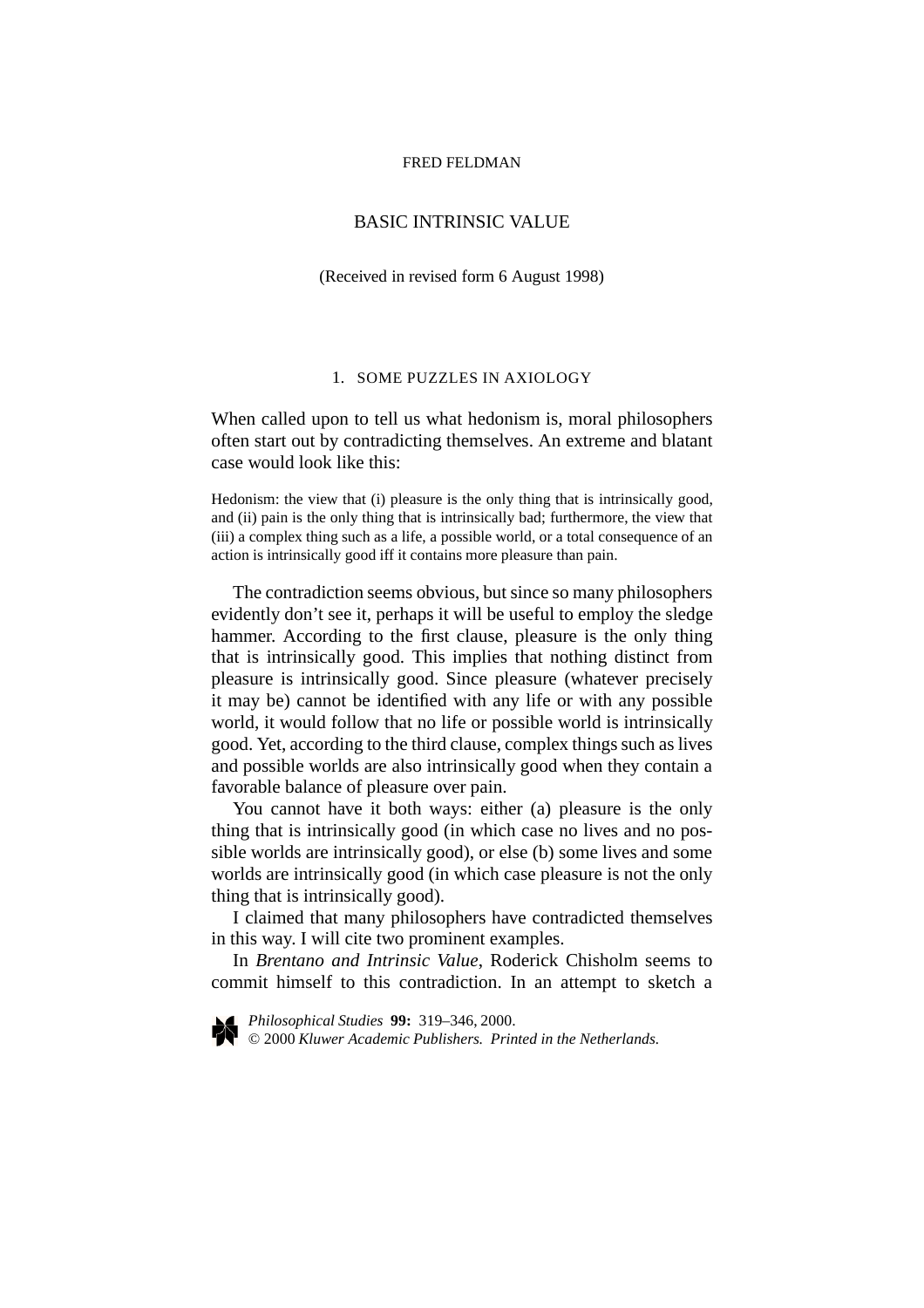simple form of hedonism, Chisholm says, 'States of pleasure are the only things that are intrinsically good and states of displeasure or pain are the only things that are intrinsically bad.'<sup>1</sup> He goes on to specify the intrinsic values (according to the same theory of value) of various "mere sums" and other complex states of affairs including organic unities of various sorts. Some of these are compound states of affairs consisting of one person feeling some pleasure and another feeling some pain. Clearly, none of the complexes under consideration is a "state of pleasure" or a "state of pain" as Chisholm understands these concepts. Yet Chisholm says that some of these compounds have positive intrinsic value and so are intrinsically good. Thus, Chisholm states hedonism in a self-contradictory way, saying at the outset that pleasures are the only intrinsic goods and saying shortly thereafter that other things are also intrinsically good.

Richard Brandt seems equally guilty. In his article, 'Hedonism' in *The Encyclopedia of Philosophy*, he describes hedonism as the view that:

. . . only pleasant states of mind are desirable in themselves; that only unpleasant states of mind are undesirable in themselves; and that one state of affairs is more desirable in itself than another state of affairs if and only if it contains more (in some sense) pleasant states of mind than the other ....<sup>2</sup>

Surely it is wrong to say both that pleasant states of mind are the *only* things that are desirable in themselves, and also that *other* states are desirable in themselves if they contain more pleasant states.

The first puzzle in axiology concerns this contradiction. How are we to avoid it? I will claim that an appropriate appeal to "basic intrinsic value states" would help to avoid this sort of contradiction, and thus to solve the first puzzle. Somewhat more substantially, I will suggest that the appeal to basic intrinsic value states will facilitate the formulation of any axiological theory.

The second puzzle concerns one sort of extrinsic value – value as a means. Since the time of Plato and Aristotle, moral philosophers have recognized a distinction between intrinsic value and this sort of extrinsic value.<sup>3</sup> Let us agree provisionally that something is intrinsically good if it is good "as an end", or "in itself", or "for its own sake", or "in virtue of its own nature". How then shall we explain value as a means (or "instrumental") value?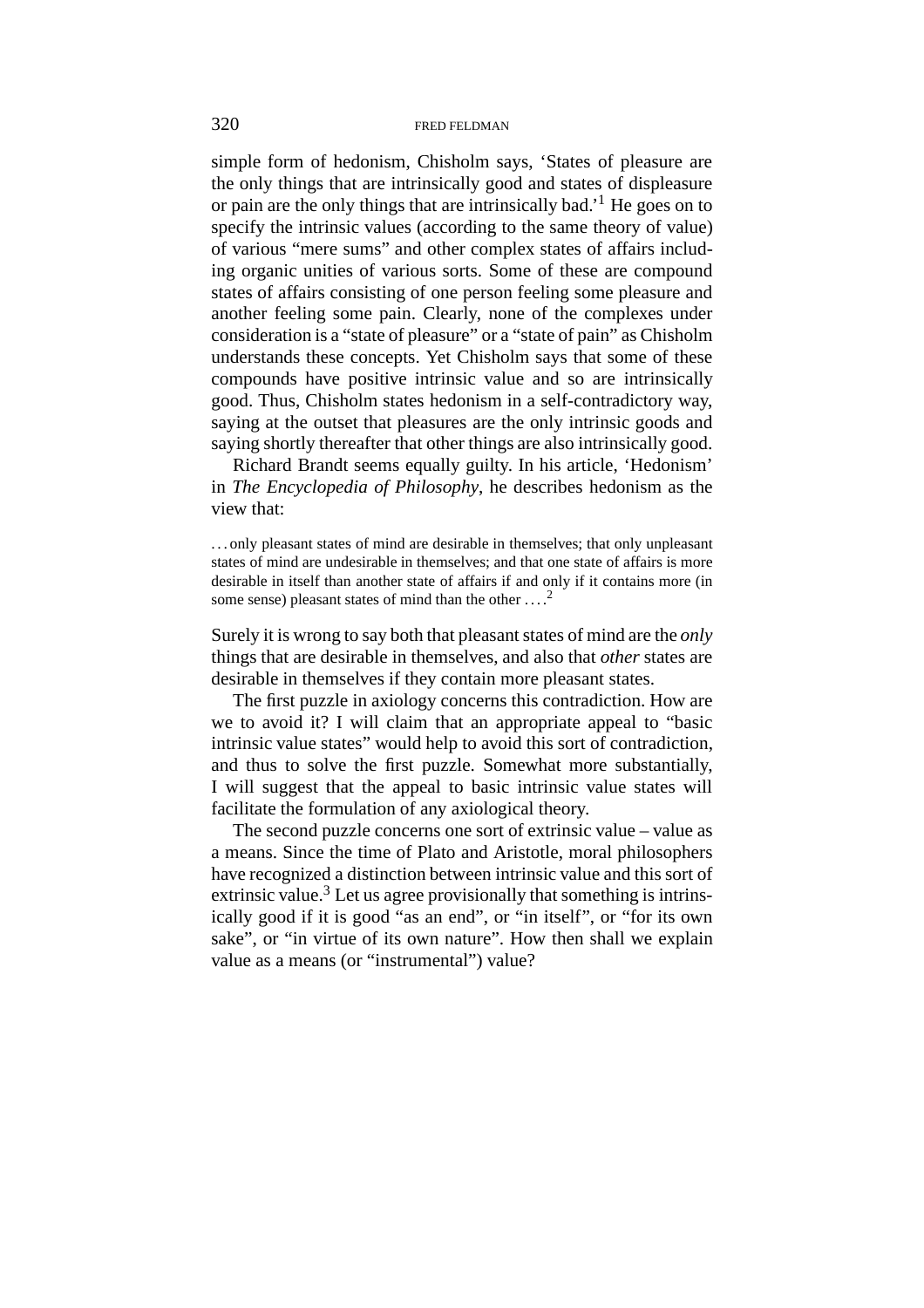The standard answer is that something is good as a means if it causes something that is intrinsically good. Moore suggests something like this in *Principia Ethica*, where he says:

Whenever we judge that a thing is 'good as a means', we are making a judgment with regard to its causal relations; we judge *both* that it will have a particular kind of effect, *and* that that effect will be good in itself.<sup>4</sup>

C. I. Lewis says a similar thing in *An Analysis of Knowledge and Valuation*:

A thing *A* will never be said to have extrinsic value or instrumental value, unless it is meant to imply that there is some other thing, *B*, to which it is or may be instrumental, which has intrinsic value.<sup>5</sup>

In his description of what he takes to be "the standard account", Gilbert Harman introduces this formula:

S is instrumentally desirable to the extent that S does not entail but "leads to" something intrinsically desirable.<sup>6</sup>

The general idea here seems to be that a thing has instrumental value if it causes something with intrinsic value. This is typically conjoined with the further assumption (clearly suggested by Harman's formula) that the instrumental value of a thing is equal to the intrinsic value of something that it causes. Since instrumental values vary from world to world, depending upon what a thing happens to cause in a world, anyone adopting this approach should be careful to relativize instrumental values to worlds. Making use of the idea that the bearers of value are all states of affairs, we can put this point by saying:

# **EV1: The instrumental value of a state of affairs, P, at a world, w, is some number, n, iff P causes some state of affairs, Q, at w, such that the intrinsic value of Q is n.**

This has strange implications. Suppose P causes an intrinsically good thing with value  $+10$  and also causes an intrinsically bad thing with value –10 at w. Then EV1 implies that the instrumental value of P is both  $+10$  and  $-10$ ; that P is both instrumentally good and instrumentally bad. That seems wrong. The natural revision is this:

**EV2: The instrumental value of a state of affairs, P, at a world, w, is the sum of the intrinsic values of all the things, Q, such that P causes Q at w.**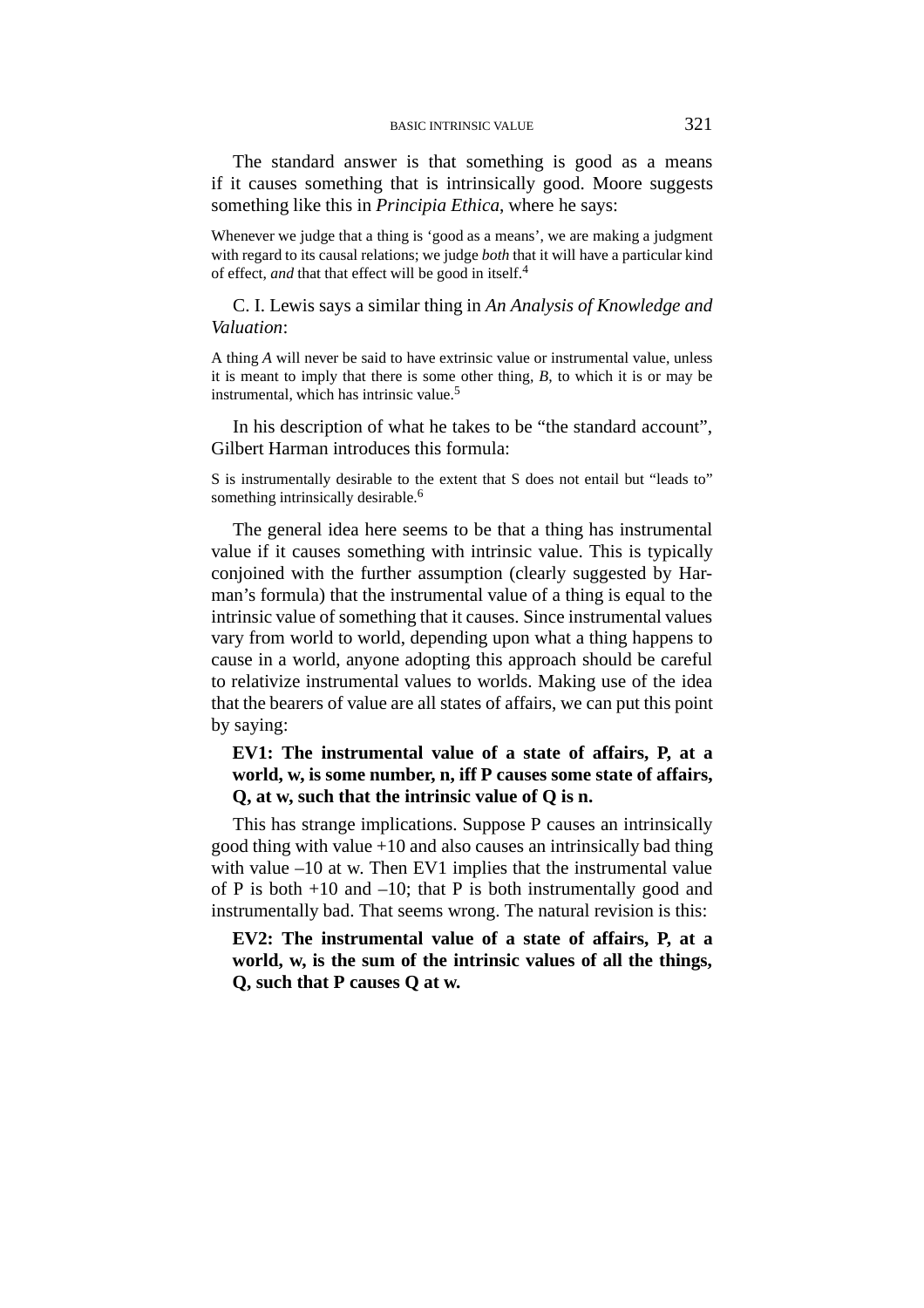EV2 gives each state of affairs a unique instrumental value at each world. Thus, nothing is both instrumentally good and instrumentally bad at the same world according to EV2. But EV2 has other problems. Consider a case in which Bob reads a delightful book. We may focus on this state of affairs:

B: Bob reads at 9:00PM on Monday evening.

Suppose B makes Bob happy to degree  $+10$  while he reads, and sits in his easy chair, and wears his eyeglasses. Suppose B never makes Bob or anyone else happy or unhappy at any other time. In this case, B has many consequences, including the following:

- C1: Bob being happy to degree +10 at 9:00PM on Monday evening.
- C2: Bob being happy while reading.
- C3: Someone being happy to degree +10.
- C4: The man in Bob's easy chair being happy to degree +10.
- C5: Bob being happy at least to degree +9.
- C6: Bob being happy to degree +10 while sitting in his easy chair and wearing his eyeglasses at 9:00PM on Monday evening.
- C7: Either Bob being happy to degree +10 or Babe being happy to degree  $+15$ .

If a certain simple and familiar form of eudaimonism is true, then each of these is "good in itself", or "good in virtue of its own nature". Some of these appear to have an intrinsic value of  $+10$ ; others appear to have positive intrinsic value, though perhaps not +10. If so, and if B causes no bad things, then EV2 implies that the instrumental value of B is tremendously high. This is clearly wrong.

Notice that among the consequences of B there are a lot of states of affairs that somehow or other relate to the fact that Bob enjoyed 10 units of happiness at 9:00PM on Monday night. Some entail it, some are entailed by it, and some seem, in a vague way, to coincide with it. C1 seems to contain precisely the information that we are interested in – provided that we endorse the assumed form of eudaimonism – that is, neither more (like C6) nor less (like C2) nor muddled nor misleadingly incomplete. Suppose we had some way to disregard all of these other states of affairs and to count just C1. Then we would have a way of explaining the instrumental value of B: it causes C1, and the intrinsic value of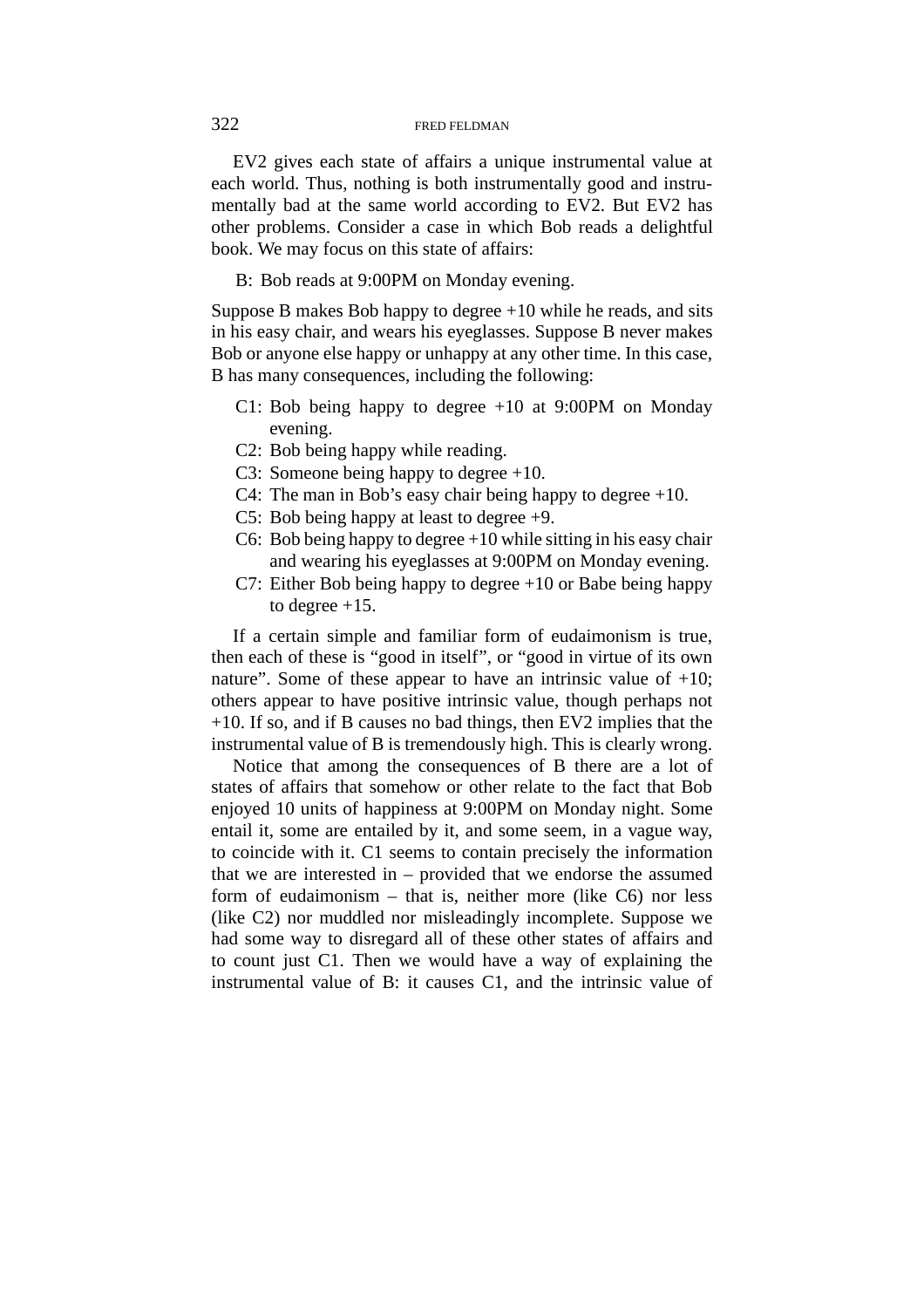C1 is  $+10$ . Therefore, we might say, the instrumental value of B is  $+10$ . However, what justification is there for taking account of the intrinsic value of C1 while ignoring the intrinsic values of all the other consequences of B? After all, each of them seems to be good in itself and each of them is just as much a consequence of B.

Thus, we have our second puzzle in axiology: how are we to explain the instrumental value of a state of affairs? I will claim again that an appropriate appeal to basic intrinsic value states will figure in the most plausible solution to the puzzle. Roughly, my suggestion will be that we understand basics in such a way that C1 is a basic intrinsic value state, while all the other consequences of B are not basics. Then we can say that the sum of the intrinsic values of the basics among the consequences of B is  $+10$ , and that for this reason B has an instrumental value of  $+10$ , which seems just right.7

The third puzzle concerns the intrinsic values of complex things, such as lives, total consequences, and possible worlds. For purposes of illustration, let us focus on lives. Since the time of Plato and Aristotle, it has been assumed that one of the main aims of axiology is to tell us something about "the good life". An axiology is called upon to provide principles specifying the intrinsic value of each life. How is this to be done?

The life of a person at a world might be taken to be the conjunction of all the facts about the person at the world. We might say that a state of affairs is "about" a person if any sentence of the most appropriate sort for expressing that state of affairs has, as its grammatical subject, a bare name of the person. Then, we can say that the intrinsic value of the life of a person at a world is equal to the sum of the intrinsic values of the states of affairs about him that are true at that world.

We can formulate this as follows.

# **LIV1: The intrinsic value of the life of s at world w = the sum of the intrinsic values of all states of affairs, q, such that q is about s and true at w.**

I relativize to worlds since (as I see it) a given person might exist at several different possible worlds. His life at one world might be worth more or less than his life at another.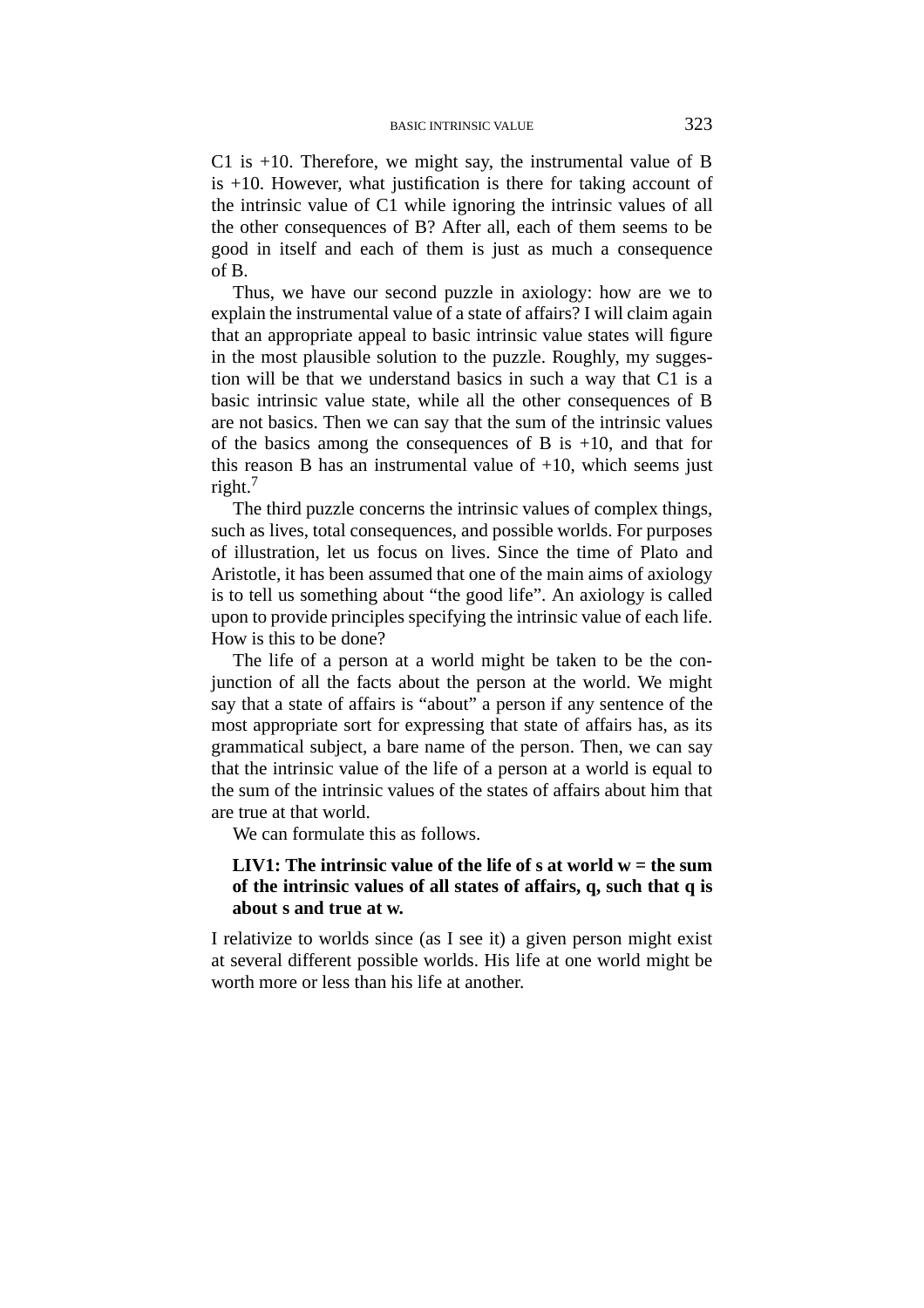There are several apparent problems with LIV1. (a) Suppose S lives a tremendously boring life at w; he experiences just one instant of happiness, as indicated by the statement 'S is happy to degree +3 at time t'. Suppose no other resident of w has any happiness or unhappiness. Then LIV1 yields the result that S's life is infinitely valuable. For all of these are true and about S at w:

- S1: S is happy to degree +3 at t.
- S2: S is happy to degree  $+3$  at t while  $2 + 2 = 4$ .
- S3: S is happy to degree  $+3$  at t while  $3 + 3 = 6$ .
- S4: S is happy to degree +3 as a result of what happened to the chickens; etc.

(b) Suppose some other resident, Z, of this same world lives an even more boring life than S. He never experiences any happiness or unhappiness. Still LIV1 yields the result that Z's life is infinitely valuable. For each of these is true and about Z:

- Z1: Z is such that S is happy to degree  $+3$  at t.
- Z2: Z is such that S is happy to degree  $+3$  at t while  $2 + 2 = 4$ .
- Z3: Z is such that S is happy to degree  $+3$  at t while  $3 + 3 = 6$ .
- Z4: Z is such that S is happy to degree  $+3$  at t as a result of what happened to the chickens; etc.

Again, the natural solution seems to be that we should appeal to basic intrinsic value states and we should say that the value of S's life is equal to the sum of the intrinsic values of the basics that are true at w and appropriately about S. If we select our basics correctly, it will turn out that there is just one basic intrinsic value state that (a) is properly about S in the example cited above, and (b) that is true, and (c) has an intrinsic value other than zero, and that is S1. Then we can let the intrinsic value of S's life be equal to the sum of the intrinsic values of these basics. In other words

# **LIV2: The intrinsic values of the life of s at world w = the sum of the intrinsic values of all states of affairs, q, such that q is a basic intrinsic value state; q is about s; and q is true at w.**

Given my assumptions about basics, LIV2 correctly implies that the value of S's life is  $+3$ . In the case of Z, we will find that every basic intrinsic value state that is about him and true in this example has an intrinsic value of zero. It, therefore, turns out that LIV2 declares his life to be worthless, as our eudaimonistic axiology intends it to be.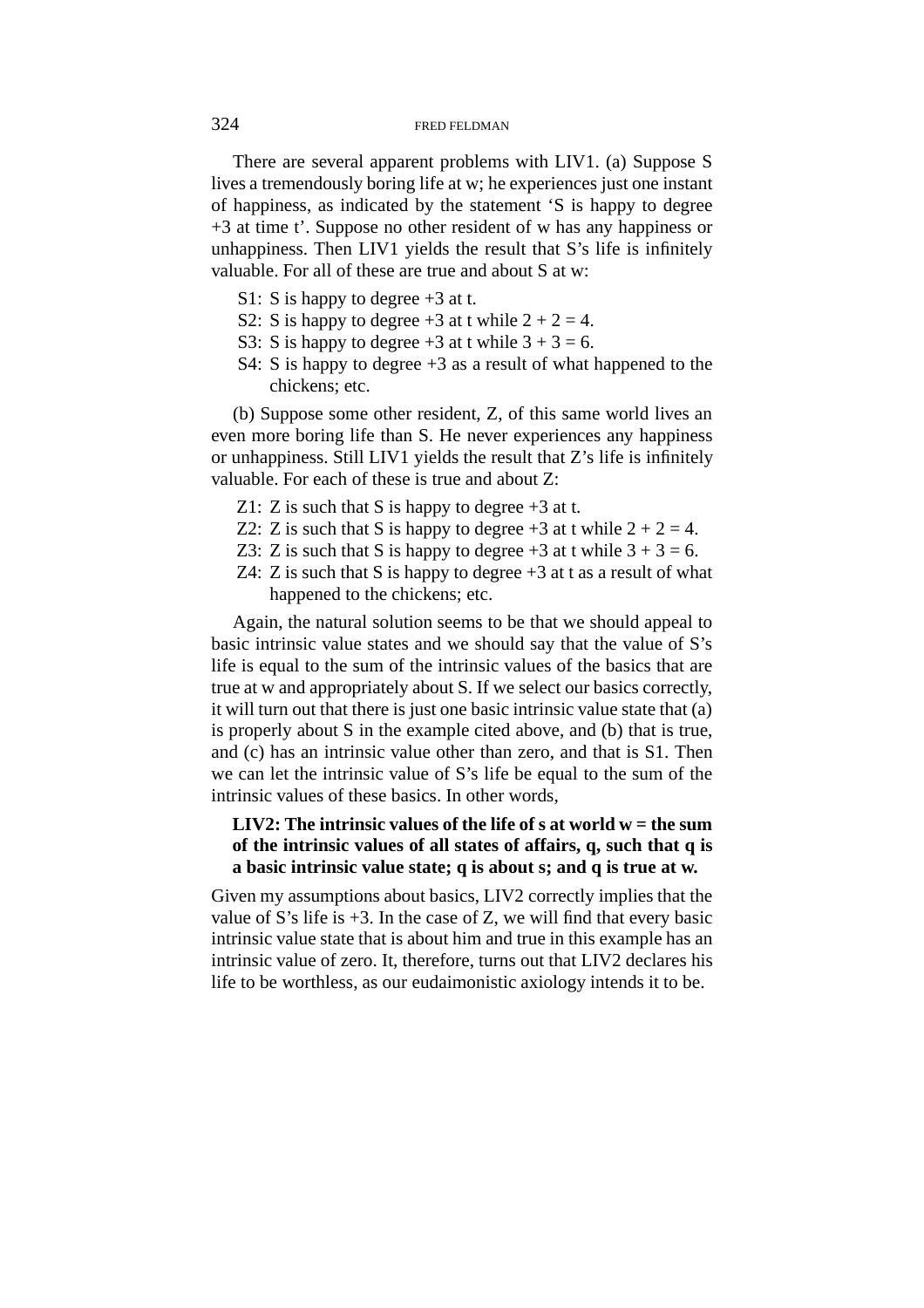Another traditional aim of axiology is the provision of principles about the evaluation of worlds. This is thought to be important for several reasons. For example, it plays a central role in many discussions of the problem of evil. It may also play a role in the formulation of certain views in the normative ethics of behavior.8 Thus, there is some interest in finding a principle telling us the intrinsic value of a world. Again, we don't want to say:

**WIV1: The intrinsic value of a possible world, w, = the sum of the intrinsic values of all states of affairs, q, such that q is true at w.**

but we might want to say:

# **WIV2: The intrinsic value of a possible world, w, = the sum of the intrinsic values of all states of affairs, q, such that q is a basic intrinsic value state and q is true at w.**

Again, if we have selected our basics in the way I am imagining, this will give positive intrinsic values to things like S1 and negative intrinsic values to things like

J1: Jones is happy to degree –10 at t.

If we select our basics correctly, and we assign intrinsic values to them correctly, it will be reasonable to say that the intrinsic value of a world is the sum of the intrinsic values of all the basics true there.

Similar considerations apply in the case of the total consequences of actions.

This gives us another reason to assume that there are basic intrinsic value states. It helps us to formulate principles that determine the intrinsic values of complex things such as consequences, lives, and worlds.

There are other reasons to introduce the concept of basic intrinsic value. Some of these have to do with the cluster of issues surrounding defeat and enhancement of intrinsic value and organic unities. They will be discussed later.

### 2. METAPHYSICAL DIGRESSION

A critic might raise the following criticism: 'You have assumed that the bearers of intrinsic value are states of affairs. States of affairs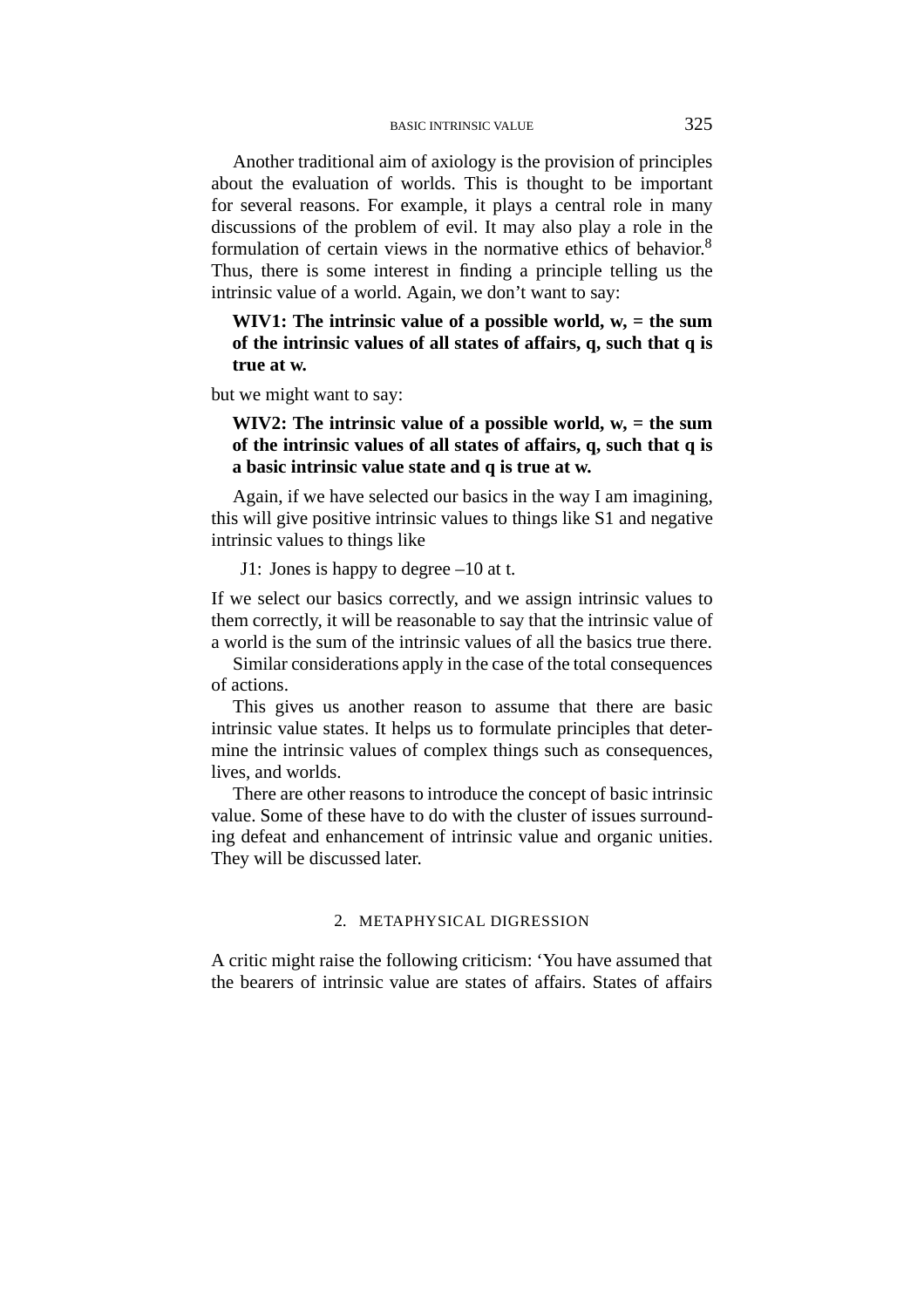are very "fine-grained" entities. (Consider C1–C6 above.) Once you make this assumption, you will need some way to avoid double counting, and maybe the appeal to basics will be unavoidable. However, if you had chosen "coarser" entities, such as concrete events, as the bearers of intrinsic value, the whole issue would have been avoided. There would have been no need for basics. So the puzzle is simply an artifact of your own metaphysics.'

I think it's important to see that this criticism is misguided. We will need to distinguish between basics and non-basics even if we assume that the bearers of value are concrete events.

Suppose that the bearers of value are concrete events. Suppose that these expressions all serve to pick out the same concrete event:

- C1: Bob being happy to degree  $+10$  at 9:00PM on Monday evening.
- C2: Bob being happy while reading.
- C3: Someone being happy to degree +10.
- C4: The man in Bob's easy chair being happy to degree +10.
- C5: Bob being happy at least to degree +9.
- C6: Bob being happy to degree +10 while sitting in his easy chair and wearing his eyeglasses at 9:00PM on Monday evening.

We can say that there is just one concrete event involved here and that it has an intrinsic value of  $+10$ . The occurrence of this event at a world increases the value of the world by just 10 points. There may seem, therefore, to be no need (or even *possibility*) to distinguish the basics from the non-basics.

However, the appeal to concrete events does not solve the problem. Consider the concrete event, e1, that consists in Bob's being happy at 9:00PM on Monday evening. Perhaps each of C1–C6 somehow indicates this single event. Now consider the event, e2, that is Bob's whole life. In light of the fact that e2 begins long before e1, and ends long after e1, and contains many parts that e1 does not contain, we surely cannot identify e2 with e1. Yet if e1 and e2 are distinct and each has a positive intrinsic value, then it may seem that each contributes to the intrinsic value of the world. But to count them both is to engage in double counting, since the intrinsic value of e1 is already included in the intrinsic value of e2.

There are deeper problems about the move to concrete events. One of these turns on the fact that we may want to make a number of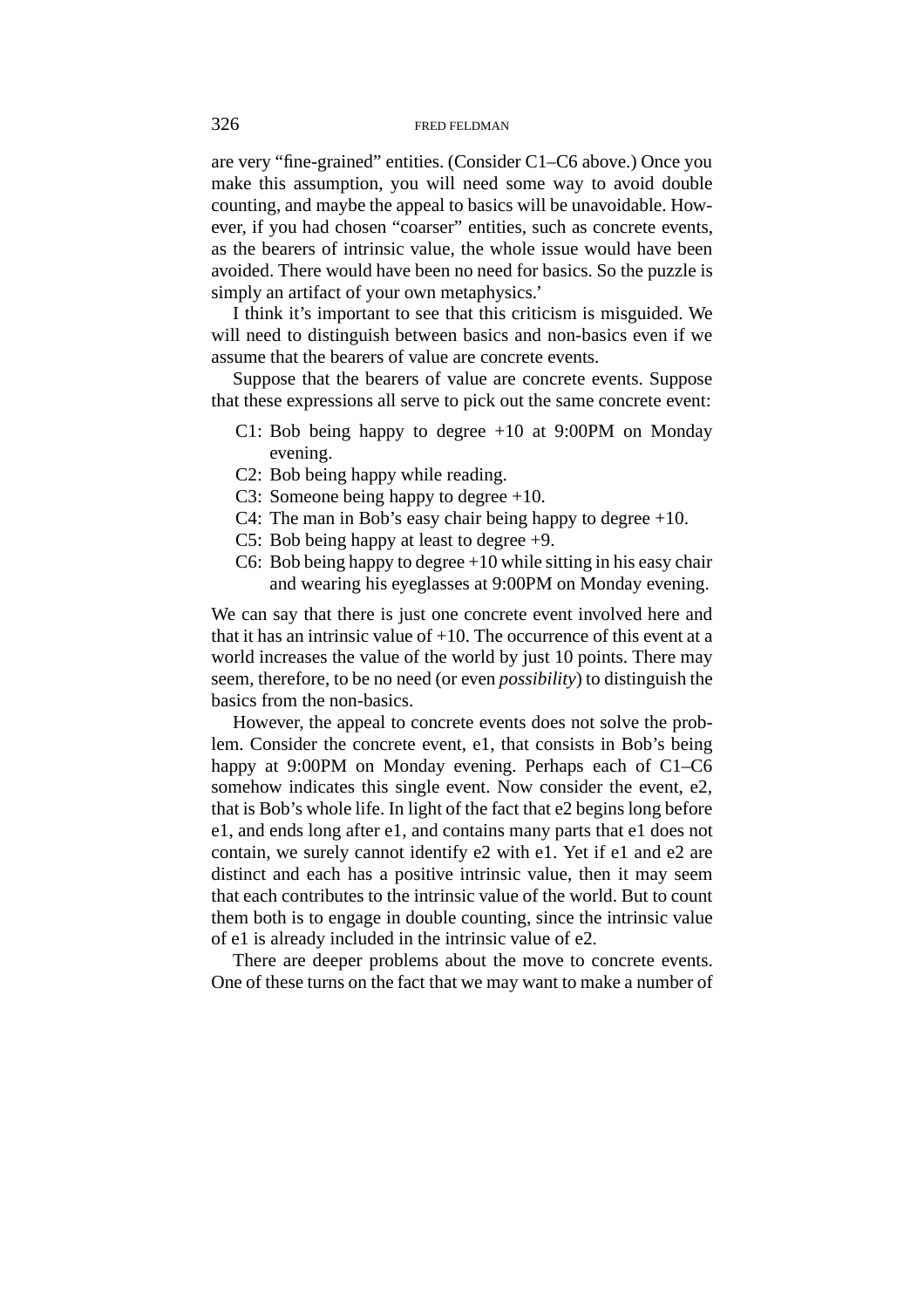claims about the modal features of intrinsic value. For example, we may want to say that each thing has its intrinsic value of necessity. But, there is no consensus about the modal features of concrete events. Consider the concrete event that consists in Bob's being happy to degree +10 at 9:00PM. Could it have happened a bit earlier in the evening? Could it have involved a slightly smaller amount of happiness? Could it have happened to Babe instead of to Bob? If the item in question is truly "concrete", I see no way to assure negative answers to these questions. Thus, it appears that a concrete event that has an intrinsic value of  $+10$  might have had an intrinsic value of +9; a concrete event that serves to enhance the intrinsic value of Bob's life might have served to enhance the intrinsic value of Babe's life. It would be better to start with metaphysical assumptions that rule out such possibilities.

Thus, the move to concrete events (a) will not obviate the need for basics and (b) will introduce puzzles and problems of its own. So I prefer to stick with the assumption that the fundamental bearers of intrinsic value are very finely individuated states of affairs. Given that assumption, it seems reasonable to try to distinguish the basics from the non-basics.

### 3. GENERAL CHARACTERIZATION OF BASICS

Let us agree, then, that there might be some justification for the assumption that there are some selected states of affairs that are basic intrinsic value states ("basics"). One natural question at this point is this: which states of affairs are the basics?

But of course this question cannot be answered without begging many of the central substantive questions of axiology. Different axiological views entail different views about which states of affairs are the basics. What is a basic on one axiology might have no value, basic or otherwise, in another axiology.

Since I believe that the recognition of basics is useful no matter what our axiology, I want to give a general characterization of basics, one that will hold no matter what axiological theory we ultimately decide to accept.

I think there are six main features of basics.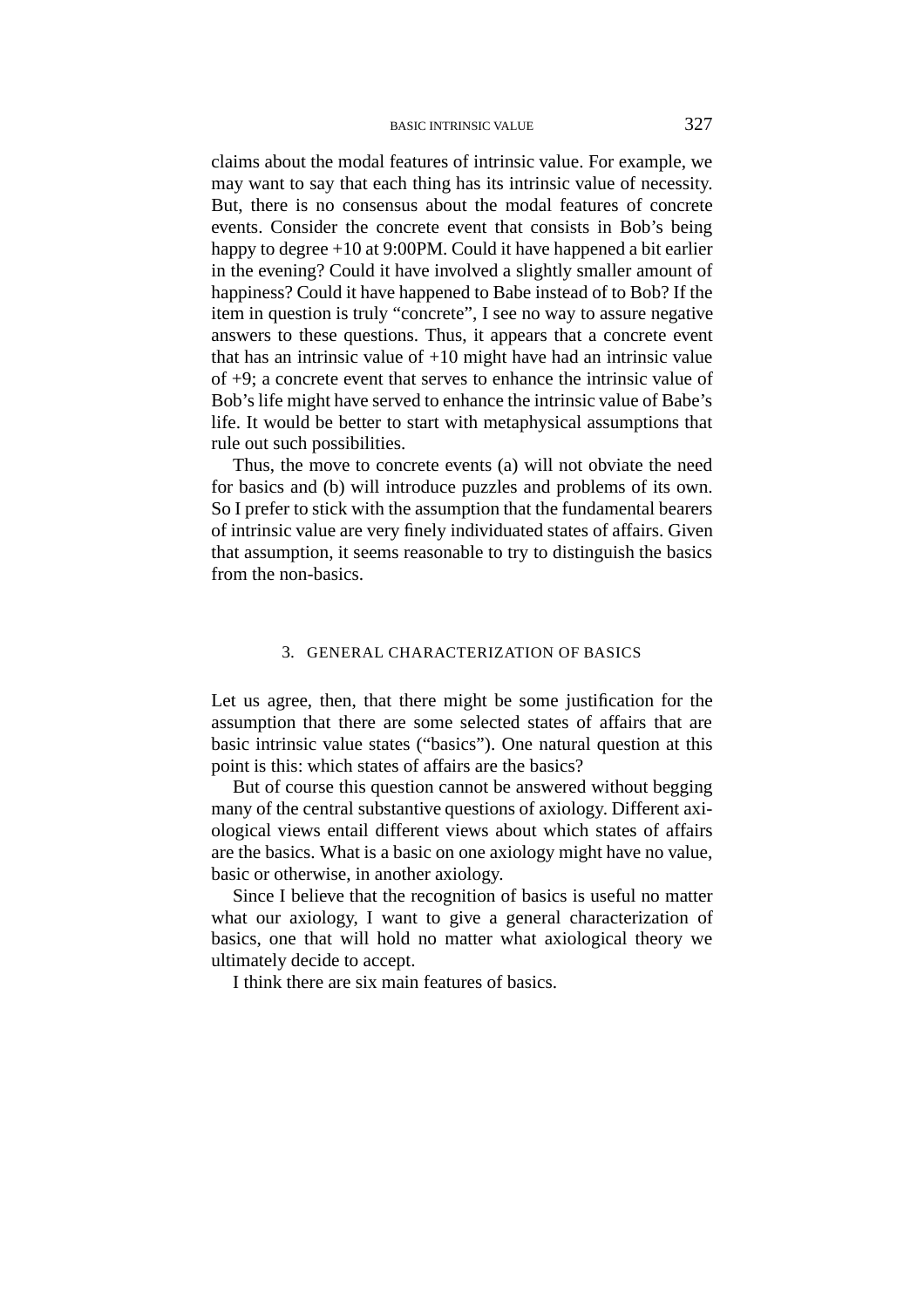1. *Every basic is a pure attribution of a core intrinsically valuable property or relation*. Ideally, an axiological theory should precisely identify the states of affairs that it takes to be the ultimate sources of intrinsic value. These are the basics on that axiology. Thus, on the simple form of eudaimonism I mentioned earlier, the basics would be states of affairs such as the one expressed by this:

J12: Jones being happy to degree +12 at noon, March 25, 2000.

One crucial feature of J12 is that it is a "pure attribution" of *happiness*. The state of affairs attributes it directly to a person and not via any of his properties. The phrase used to express this state of affairs picks out Jones by the use of a meaningless "tag" and not by any meaningful description. The state of affairs attributes a precise degree of happiness  $(+12)$  to that person. It attributes it to him at a specific, named, time.<sup>9</sup> It does nothing else.

I assume that some states of affairs are "directly about" certain people, times, and numbers. Thus, I assume that there is a state of affairs that says, with respect to Jones, now, and  $+12$ , that he is happy at it (the time) and to it (the number). Some philosophers of language might think that this state of affairs is composed of Jones, now, +12, and happiness. If we take this view (and I am not sure that I want to) we can say that happiness is the only "conceptual component" of the state of affairs. The other components of the state of affairs are "objects" such as Jones, now, and +12. For this reason, I will say that it is a pure attribution of happiness.

We can say in general that a state of affairs is a pure attribution of F iff there is something, x, such that the state of affairs is the state of affairs of x's having F (where x appears directly in the state of affairs). That covers the one-place case. For relations: p is a pure attribution of  $x,y|Rxy$  if there are individuals, x and y such that p is the state of affairs of x's bearing R to y (again where x and y appear directly in the state of affairs); and so on for relations involving larger numbers of terms.

Thus, the basics of the simple form of eudaimonism are all pure attributions of *x,t,n*|*x is happy at t to n*. Since each such basic contains no other information beyond the mere identity of the recipient of the happiness, the time at which the recipient receives it, and the amount received, I will say that it contains no "extraneous informa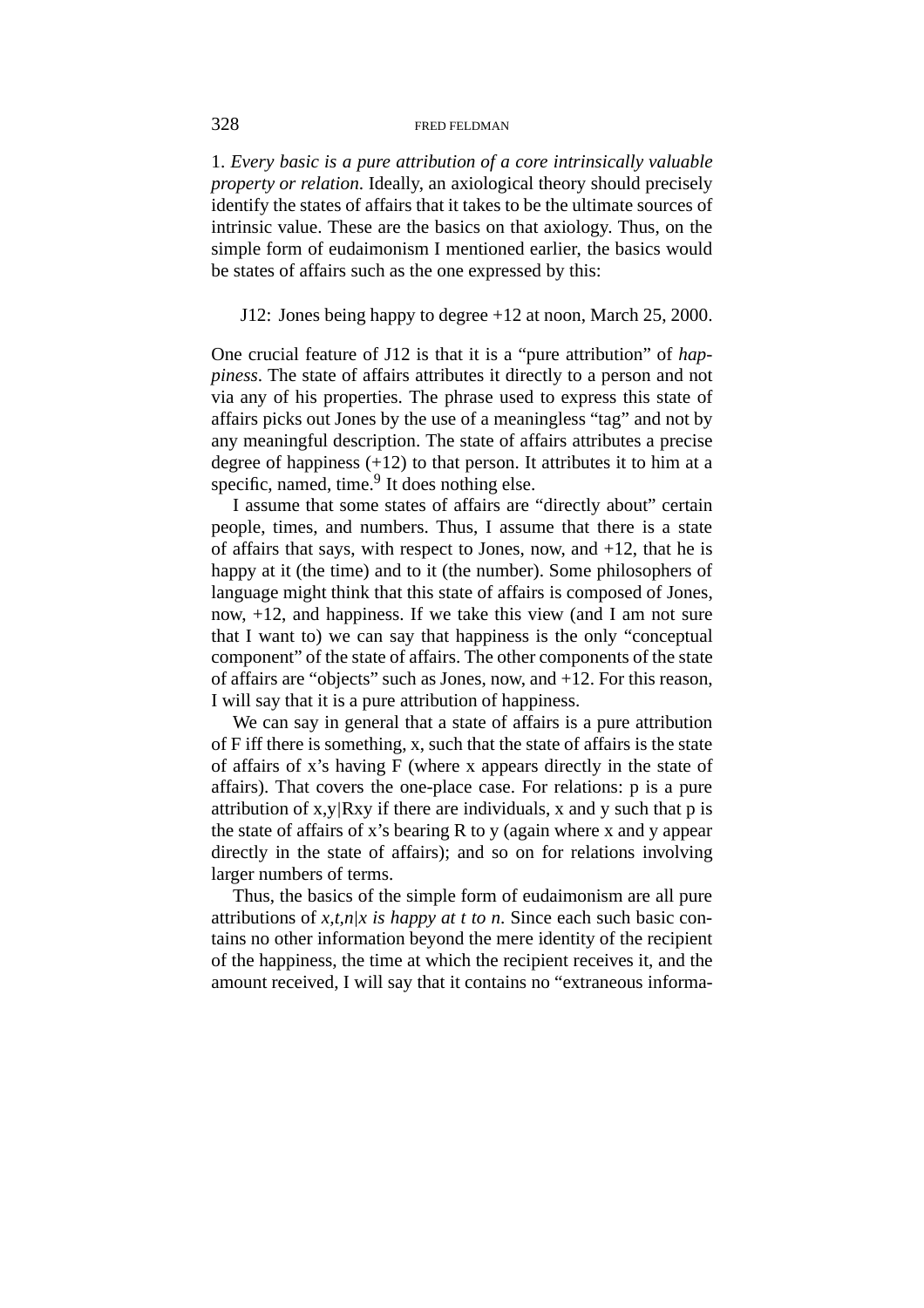tion." It contains just the core information that a simple eudaimonist will think is relevant to intrinsic value.

Perhaps this helps to explain why the ancients persisted in saying that eudaimonism is the view that *happiness* is the sole intrinsic good. Such talk certainly appears to attribute intrinsic value to a property. But, what they surely meant was that the intrinsically good basics are all pure attributions of happiness. Those who said that hedonism is the view that *pleasure* is the sole intrinsic good must similarly have meant that, according to hedonism, every intrinsically good basic was a pure attribution of pleasure.

It also gives us a way of explaining what's distinctive about "pluralist" axiologies. It is not sufficient merely to say that pluralism is the view that there are several different sorts of intrinsically good states of affairs. This would make even the most hardcore monistic hedonism into a form of pluralism, since even in such an axiology the good states of affairs differ in a number of respects, e.g. some are about you, some are about me, some are about large amounts of happiness, and some are about small amounts of happiness. But the appeal to basics may help. We can say that an axiology is pluralist just in case it implies that some good basics are pure attributions of one property, and other good basics are pure attributions of another property. Thus, for example, if someone says that some good basics are pure attributions of pleasure and others are pure attributions of knowledge, then that person is a pluralist in axiology.

2. *Every basic has a determinate intrinsic value*. Eudaimonism of the sort imagined presupposes that every basic intrinsic value state has a determinate amount of intrinsic value. Our eudaimonist would say that the basics are all pure attributions of happiness. He could go on to say that the "H-value" of a basic is equal to the precise amount of happiness (positive or negative) attributed by that basic. Then he could say that the intrinsic value of each basic is equal to its H-value. Thus, given this eudaimonistic axiology and the imagined view about which states of affairs are the basics, it follows that every basic has a fully determinate, absolutely precise, intrinsic value.

What's true of these basics on this eudaimonistic axiology is the universal feature of basic intrinsic value states: each of them has a perfectly determinate intrinsic value. But again, different axiologies identify different sets of basics. As a result, we have to be careful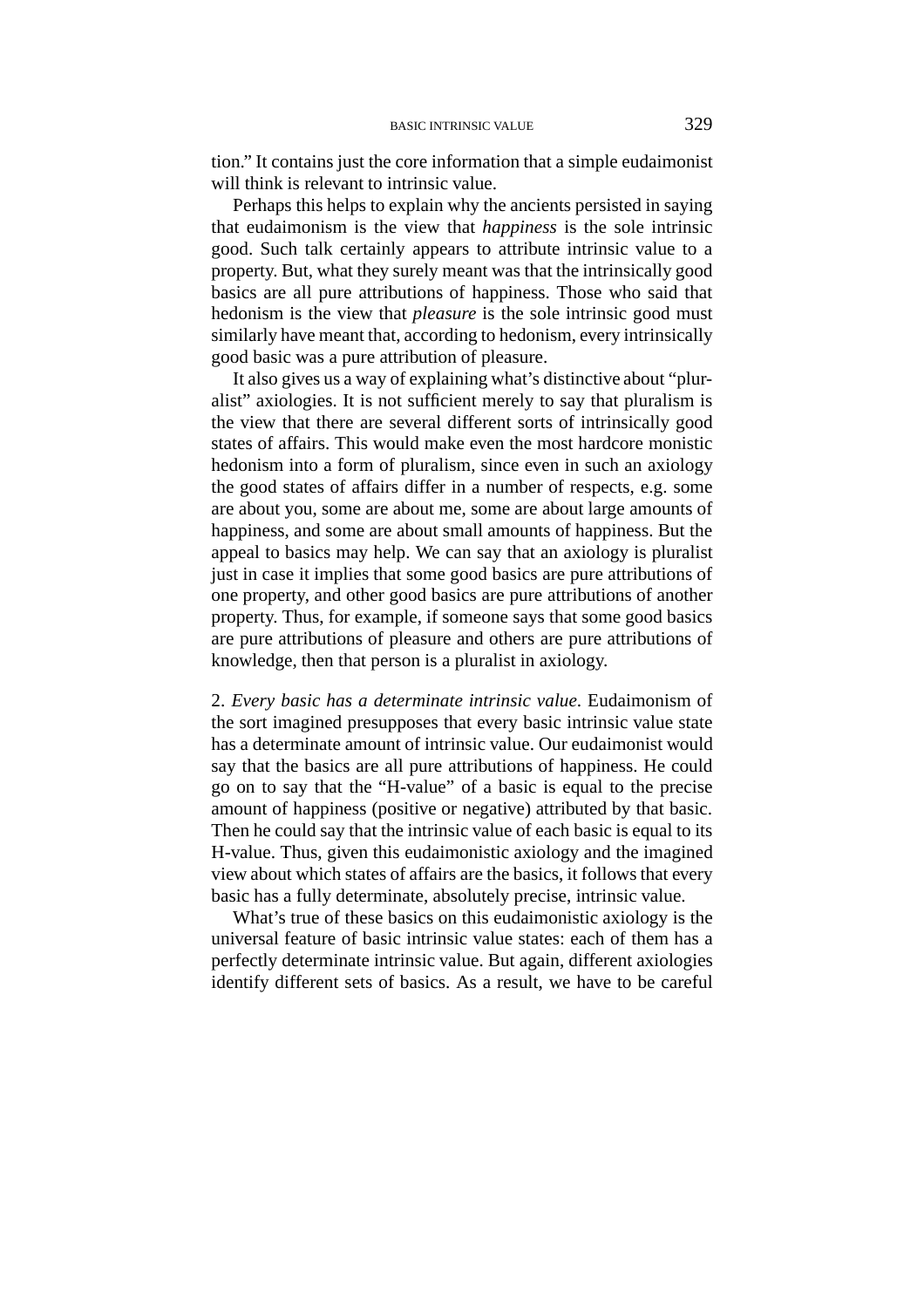to state this thesis in a slightly more guarded way: *each axiology selects a set of basic intrinsic value states; for each such axiology, the basics it selects must have perfectly determinate intrinsic values*.

States of affairs that are not basic intrinsic value states may fail to have fully determinate intrinsic values. A number of philosophers have tried to formulate principles that determine the intrinsic value of each state of affairs (including the non-basics). They have struggled to identify the intrinsic values (given specified axiologies) of various states of affairs.10 Philosophers in this tradition evidently assumed that, since eudaimonism implies that *Jones being happy about the circus* is good in itself, it must be good in itself to some particular degree.

But how intrinsically good is it?

In his 1967 paper, "Toward a Theory of Intrinsic Value", $^{11}$  Gilbert Harman introduced a general formula that seems to be relevant here. He proceeded by first considering a formula that does not work. It is this: 'S is intrinsically desirable to the extent that S entails something that is intrinsically desirable<sup>'12</sup> Harman's remarks are not entirely clear to me, but in light of what he later says, he might have been thinking of this:

## **IV1:**  $IV(p) =$  the sum, for all q, such that p entails q, of  $IV(q)$

Of course this is not acceptable, since if S is intrinsically good, it entails infinitely many other intrinsic goods. Then its intrinsic value goes through the roof. Harman makes some remarks that suggest that he would reject IV1 for just this reason.<sup>13</sup>

Then Harman says:

### **IV2:**  $IV(p) =$  the sum, for all q, such that p entails q, of  $BIV(q)$

We may assume that BIV is a function that takes us to the intrinsic value of P if P is a basic intrinsic value state; otherwise, it takes us to zero. In this way, IV2 can be understood as the principle that the intrinsic value of any state of affairs is equal to the sum of the intrinsic values of the basics it entails; or, equivalently, equal to the sum of the basic intrinsic values of all the states of affairs it entails. This generates acceptable results in some cases. For example, (still assuming the form of simple eudaimonism that we have been using) consider: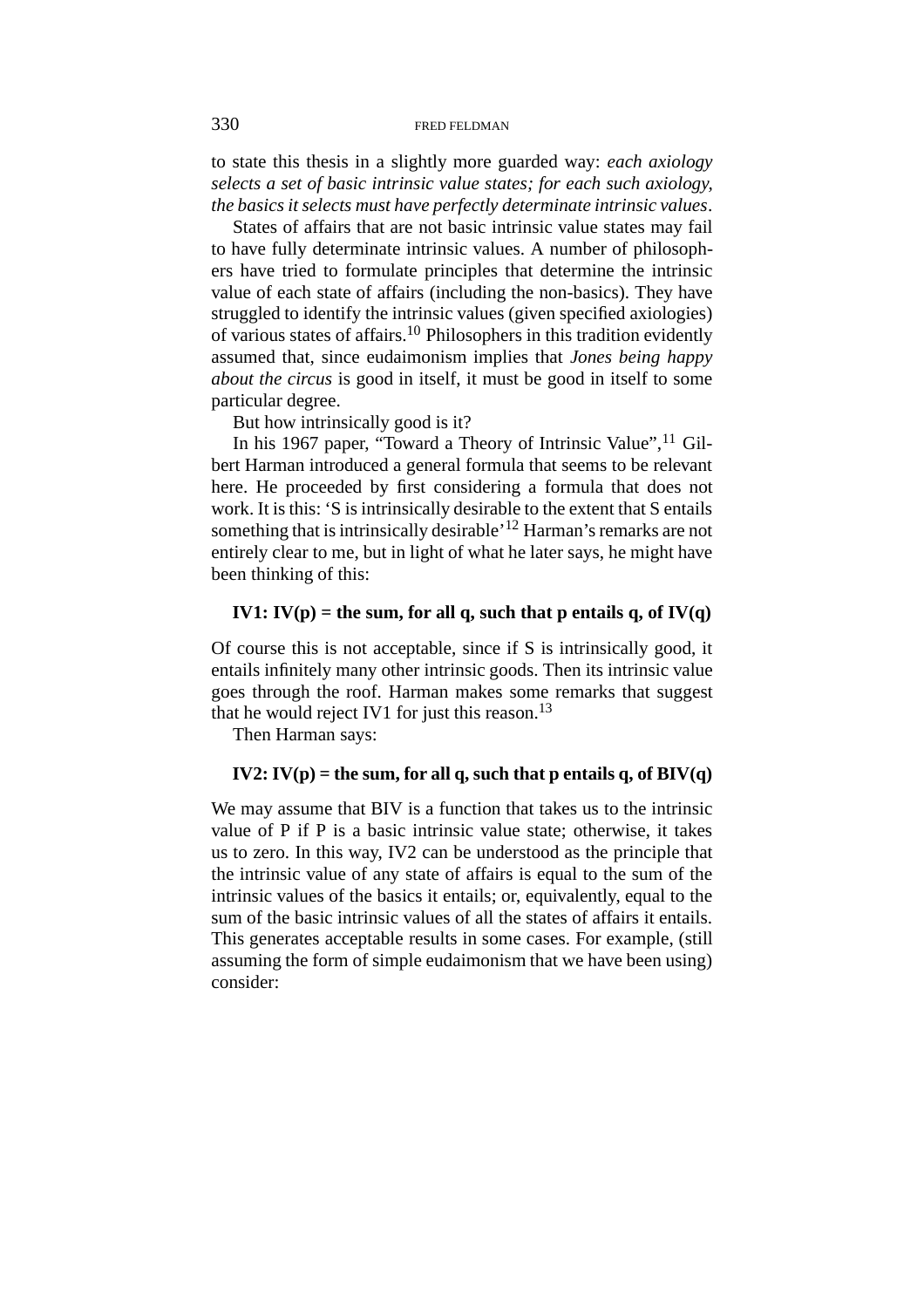N: S being happy to degree  $+12$  at t1 & Z being happy to degree  $+10$  at t<sub>2</sub>.

N entails exactly two basics and the sum of their intrinsic values is  $+22$ . IV2 implies that the intrinsic value of N is  $+22$ . That seems correct.

However the proposal is wrong in just about every other sort of case. Consider *someone is happy to degree +12*. It entails no basics, and so gets an intrinsic value of zero according to IV2. Yet according to the traditional way of thinking of intrinsic value, it is viewed as being intrinsically good. Consider *the man in the blue hat is happy to degree +12*. It also gets an intrinsic value of zero on IV2 and it too would traditionally be taken as good. Consider:

M: S being happy to degree +12 at t1 or Z being happy to degree  $+10$  at t<sub>2</sub>.

M seems pretty good, it guarantees at least 10 units of intrinsic value, yet IV2 implies that it has an intrinsic value of zero. A wide variety of other examples fail to receive the desired intrinsic values on IV2.

Another proposal makes the intrinsic value of S equal the sum of the intrinsic values of basics that "make it true" at w. Consider the disjunction M. If the first disjunct makes it true at w, then the intrinsic value of the disjunction is  $+12$ . If the second disjunct makes it true, then its intrinsic value is  $+10$ . If both disjuncts make it true, then its intrinsic value is  $+22$ . In the case of the man in the blue hat, if it's true, then some basic must make it true. Maybe it is *Smith being happy to degree +12 at t*. If Smith is the man in the blue hat, this might be it. In that case, the intrinsic value of *the man in the blue hat is happy to*  $+12$  *is*  $+12$ *.* 

However, there is reason to be uncomfortable with this proposal. It conflicts with what we may call the "necessity principle"

# **NIV:** For any state of affairs, p, and number, n, if  $IV(p) = n$ , **then it's necessary that**  $IV(p) = n^{14}$

Since a given state of affairs might be made true by basics with different intrinsic values at different worlds, the present proposal implies that a given state of affairs might have different intrinsic values at different worlds. It also seems obscure. Consider *someone is happy*. Suppose several different people are in fact happy. Which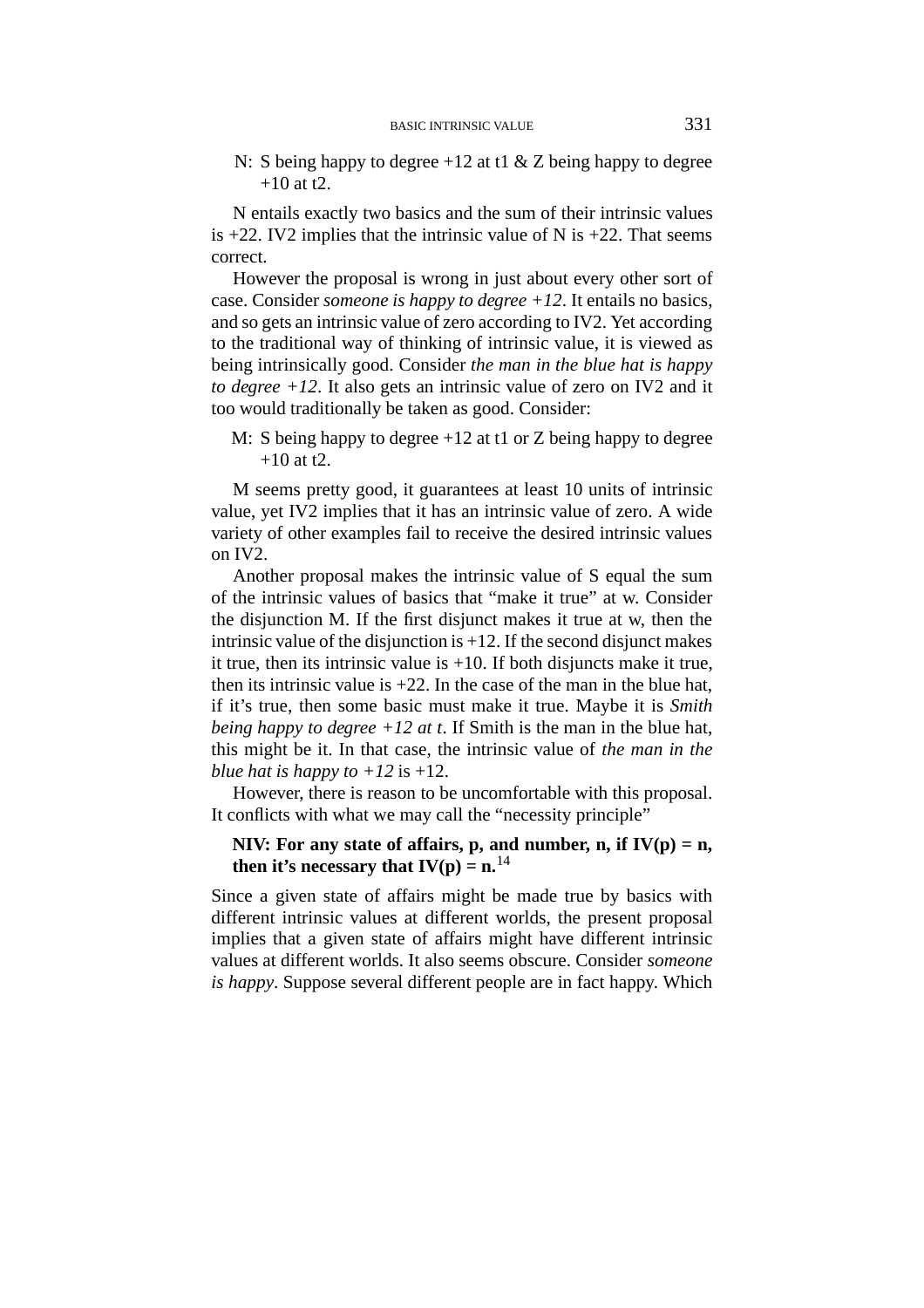of these is such that a basic about him "makes true" the generalization that *someone is happy*?15

Michael Zimmerman has suggested<sup>16</sup> that the search for a precise number indicating intrinsic value in every case is a wild goose chase. Maybe some things are not intrinsically good and not intrinsically neutral either. For example, disjunctions of good and bad. Maybe some other things, such as "vague and indeterminate intrinsic goods" are intrinsically good, but not to any specific degree. Maybe they are indeterminately intrinsically good. This means that basics bear their intrinsic values in a manner different from nonbasics. Every basic has a precise intrinsic value; but some non-basics have indeterminate intrinsic values. It is not clear to me that this is a problem. Suppose we have determinate intrinsic values for all basics. Suppose we have determinate intrinsic values for lives, worlds, and total consequences. Why should we be dismayed when we discover that we do not have precise intrinsic values for certain non-basics?17

So my point here is this: on any axiology, each basic must get a precise intrinsic value. But states of affairs that are not basics may be left with vague, indeterminate, or undefined intrinsic values.

3. *Completeness*. Following Harman, let us assume that there are two functions, IV and BIV. IV takes us to the regular intrinsic value of a state of affairs; BIV takes us to the basic intrinsic value.

Where p is a basic intrinsic value state,  $BV(p) = IV(p)$ . This is in every case a determinate number. I assume that, for any state of affairs, p, if p is a basic intrinsic value state, then there is some number, n, such that  $n =$  the basic intrinsic value of p, or BIV(p). But what shall we say about states of affairs that are not basics? What does BIV do in those cases?

It will be convenient to say that if a state of affairs is not a basic intrinsic value state, then its basic intrinsic value is zero. This is nothing more than the claim that such states of affairs do not have any intrinsic value *in the most basic way*. It is consistent with the idea that such states have plenty of intrinsic value in some derived way.

Given these assumptions, the functions BIV and IV differ in an important respect: BIV is "complete" – for every state of affairs (whether basic or not), BIV takes us to some precise number (of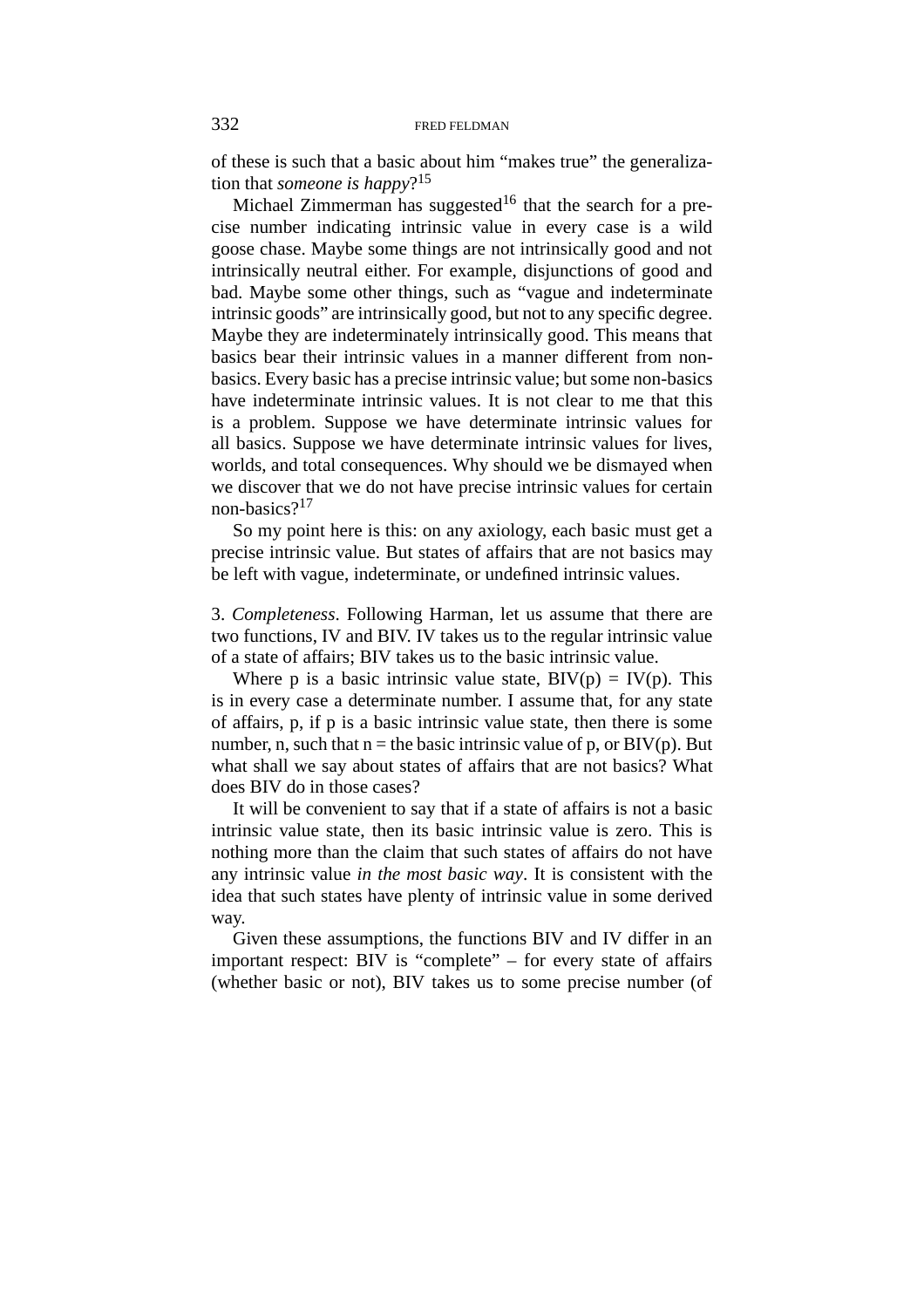course, the number is often zero). But IV is not "complete" – for many states of affairs; IV is undefined. In the case of many non-basics, p, there is no number, n, such that  $IV(p) = n$ .

4. *The Supervenience Thesis*. Each axiology must identify the basics in such a way that all the intrinsic value at any world is determined by the basics true there. In the case of a simple axiology such as our sample eudaimonism, the basics are all things like *Jones is happy to degree +3 at noon today*. Each such thing that's true at a world contributes its intrinsic value to the world. The value of the world is the sum of the values of these true basics. On this axiology, nothing else can affect the value of the world. As a result, any two worlds that are alike with respect to basics will have to be alike with respect to intrinsic value. In other words, the value of a world supervenes upon the values of the basics that are true there.

5. *Indefeasibility*. If we have chosen our basics correctly, then we have chosen our basics in such a way that their value is indefeasible, in a certain specifiable sense. This is a complex matter and a number of possible views have been proposed.<sup>18</sup> According to one conception of defeat, the intrinsic value of a given state of affairs may vary from circumstance to circumstance. Those who view things this way may start out by supposing, for example, that *Jones being happy to degree +12 at noon today* (or "J12n") usually has an intrinsic value of  $+12$ . But they may go on to suppose that the intrinsic value of J12n is somehow diminished when Jones gets this happiness undeservedly; or when he gets his happiness as a result of seeing that Smith is suffering. They might think that under those circumstances IV(J12n) is less than  $+12$ ; maybe it is zero. They might also suppose that J12n sometimes has greater intrinsic value, as for example when Jones has been very good and deserves a lot of happiness but so far has not received any.<sup>19</sup>

However, there is another way to view these phenomena of defeat and enhancement. We may be moved by the notion that a thing's intrinsic value is supposed to be the value it has "in itself", or "in virtue of its own nature". We may think, then, that since J12n has remained precisely the same "in itself", its intrinsic value cannot change no matter what circumstances it occurs in. We therefore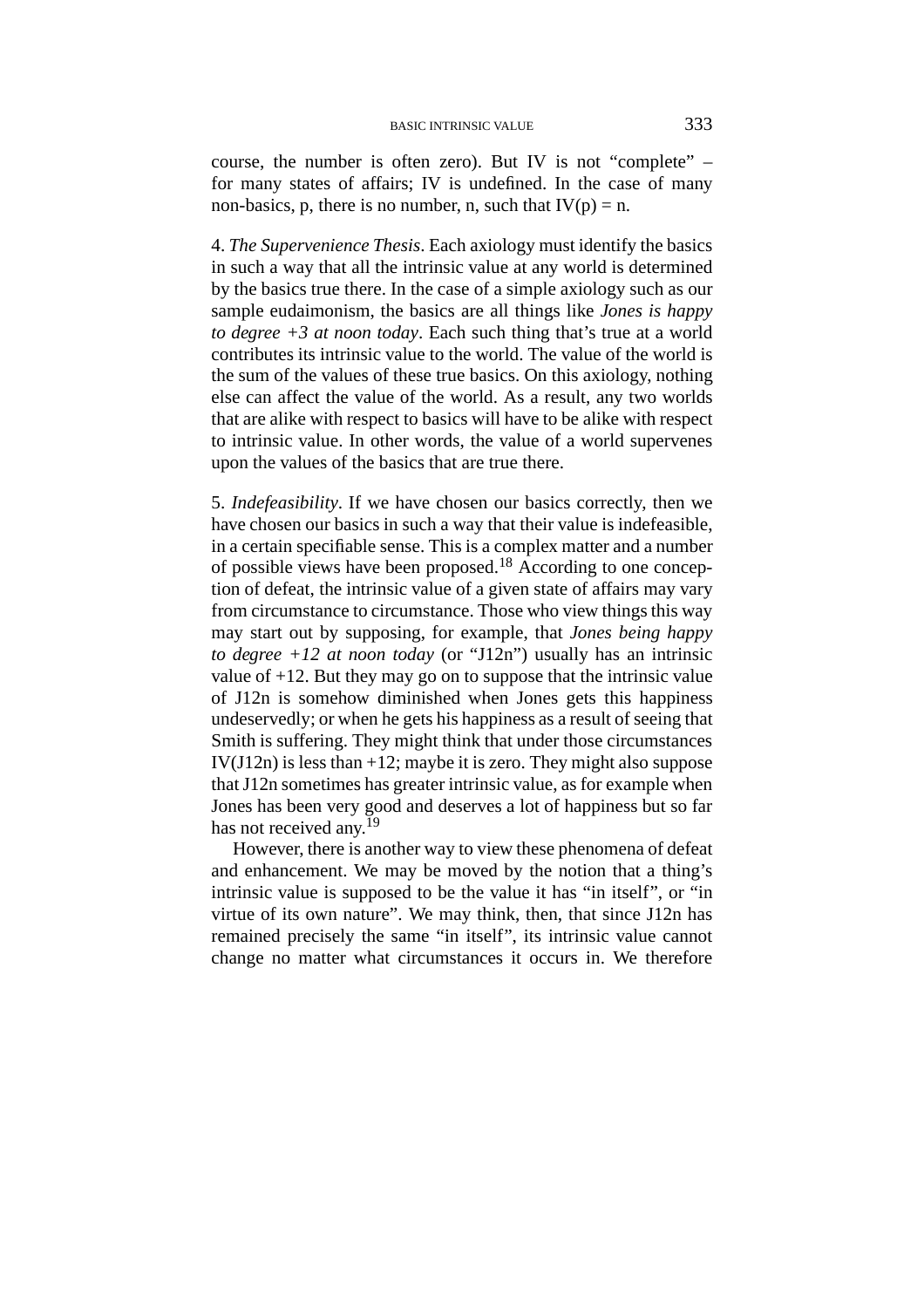think that J12n (as well as everything else) has its intrinsic value of necessity.

If we want to view things in this way, we may say instead that J12n has precisely the same intrinsic value  $(+12)$  in every possible circumstance. Yet, when J12n occurs as part of certain larger circumstances, the value of J12n may be "obliterated". By this I mean to suggest that the "larger" state of affairs somehow fails to reflect the intrinsic value of J12n. Consider, for example, the state of affairs

D: *Jones being happy to degree +12 at noon today when Jones does not deserve to be happy at all.*

We may suppose that D has an intrinsic value of 0. In this case, D contains a good part (J12n); it contains no bad part, but its intrinsic value is significantly less than the intrinsic value of this good part. J12n continues to have its intrinsic value, but it seems to have been made irrelevant.

When I say that the intrinsic value of J12n is "made irrelevant", part of what I mean is that when J12n occurs in the context of D, then although J12n continues to have positive intrinsic value, that value does not help to make the world better. Because it has been defeated by its context, the intrinsic value of J12n fails to make any contribution to the intrinsic value of the world.

Let us say that the intrinsic value of a state of affairs, p, is *obliterated* by p's occurrence in a larger state of affairs, q, iff p is part of q and the intrinsic value of p, q worlds directly reflects the value of q, but not of p.

This second view about intrinsic value gives us yet another way to distinguish between regular, old-fashioned intrinsic value and basic intrinsic value. For we can say that regular intrinsic values can be obliterated, but basic intrinsic values cannot be obliterated. In other words, what happened to the intrinsic value of J12n in the example just discussed could never happen to the basic intrinsic value of a basic intrinsic value state.

Since the basics on any axiology include all the things with nonzero basic intrinsic value, this thesis puts a constraint on what we may identify as the basics. We have to be sure to choose them in such a way that their values will never be obliterated. The point is that if  $BIV(p) = +n$ , then any world with p true in it must as a result be n units better than the world just like it except that p is false.<sup>20</sup>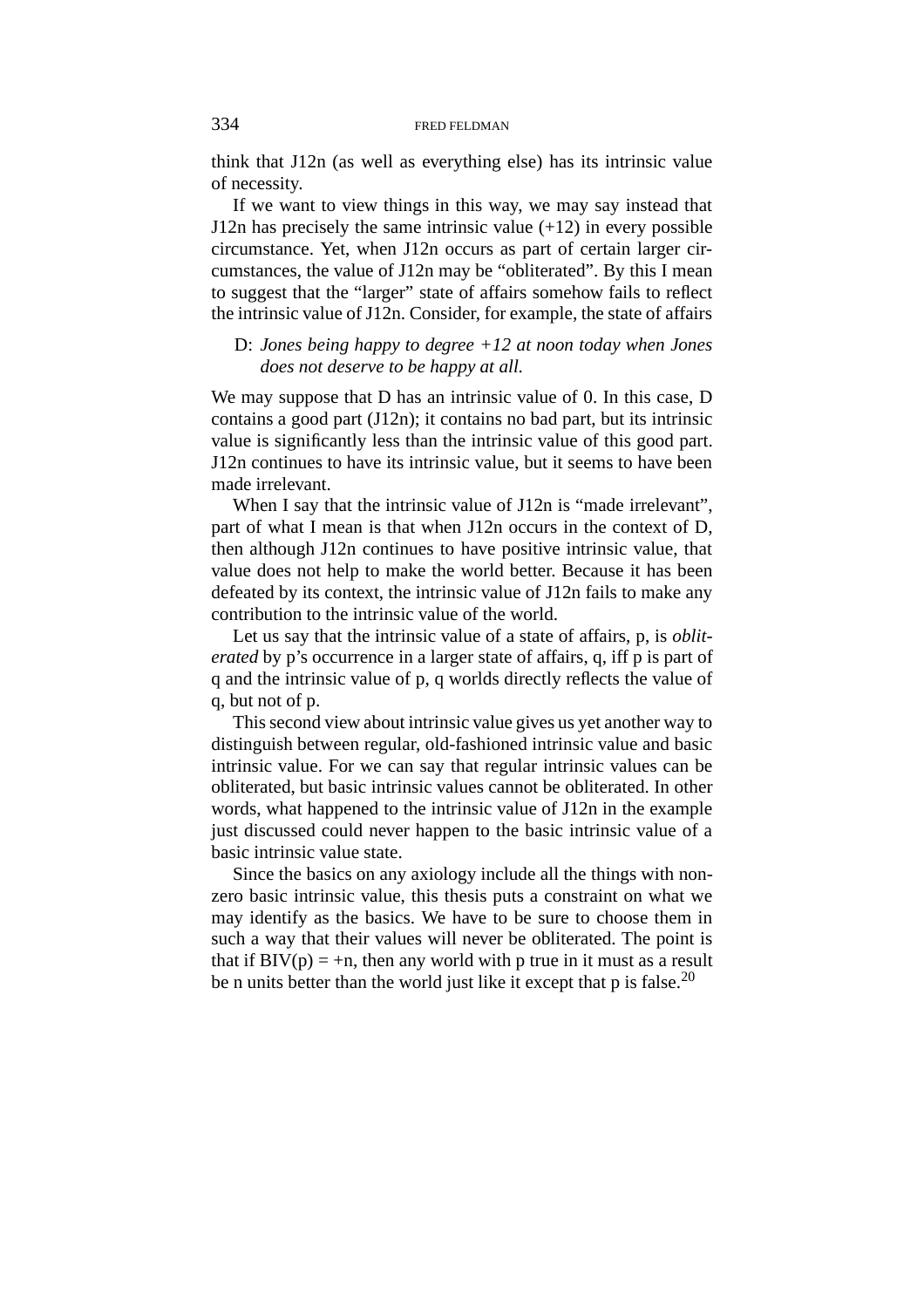Those who believe that the possibility of obliteration is pervasive may, as a result, be forced into a sort of axiological holism. Suppose we start out thinking that something like J12n has an intrinsic value of  $+12$ . But suppose we come to think this value may be obliterated when J12n occurs in the context of D; and suppose we also think that the value of D may be obliterated when D occurs in some wider context. Suppose, more generally, we think that every apparently intrinsically valuable state of affairs runs the risk of having its value obliterated. Whenever we are inclined to assign an intrinsic value to a state of affairs, we stop ourselves and request further information about the circumstances of its occurrence. This fear of obliteration does not relax until we reach whole possible worlds. Then we rest assured that we have found something whose value cannot be obliterated by its occurrence in some larger defeating situation. (We reach this conclusion, of course, entirely because we think that worlds are so large that they cannot occur in any larger situations.)

If we are attracted to this way of viewing intrinsic value, and we agree that basic intrinsic value cannot be obliterated, then we will have to conclude that the only states of affairs that are basics are whole possible worlds. If we reach this conclusion, we will be committed to "world holism". This would be unfortunate, for it would mean in effect that worlds are organic unities whose basic intrinsic values are not functionally dependent upon the basic intrinsic values of the things that happen within them. But the view seems to me to be coherent, as does a similar view we might call "life holism".

6. *Familiality; Falling into families*. On the eudaimonistic axiology I have been imagining, each basic is a pure attribution of some amount of happiness to some person at some time. If we hold the person and the time constant, but allow the amount of happiness to vary, we get a certain set of basics. This list suggests such a set:

- J+3n: Jones is happy to degree +3 at noon today.
- $J+2n$ : Jones is happy to degree  $+2$  at noon today.
- $J+1n$ : Jones is happy to degree  $+1$  at noon today.
- J0n: Jones is happy to degree 0 at noon today.
- J–1n: Jones is happy to degree –1 at noon today.
- J–2n: Jones is happy to degree –2 at noon today.
- J–3n: Jones is happy to degree –3 at noon today.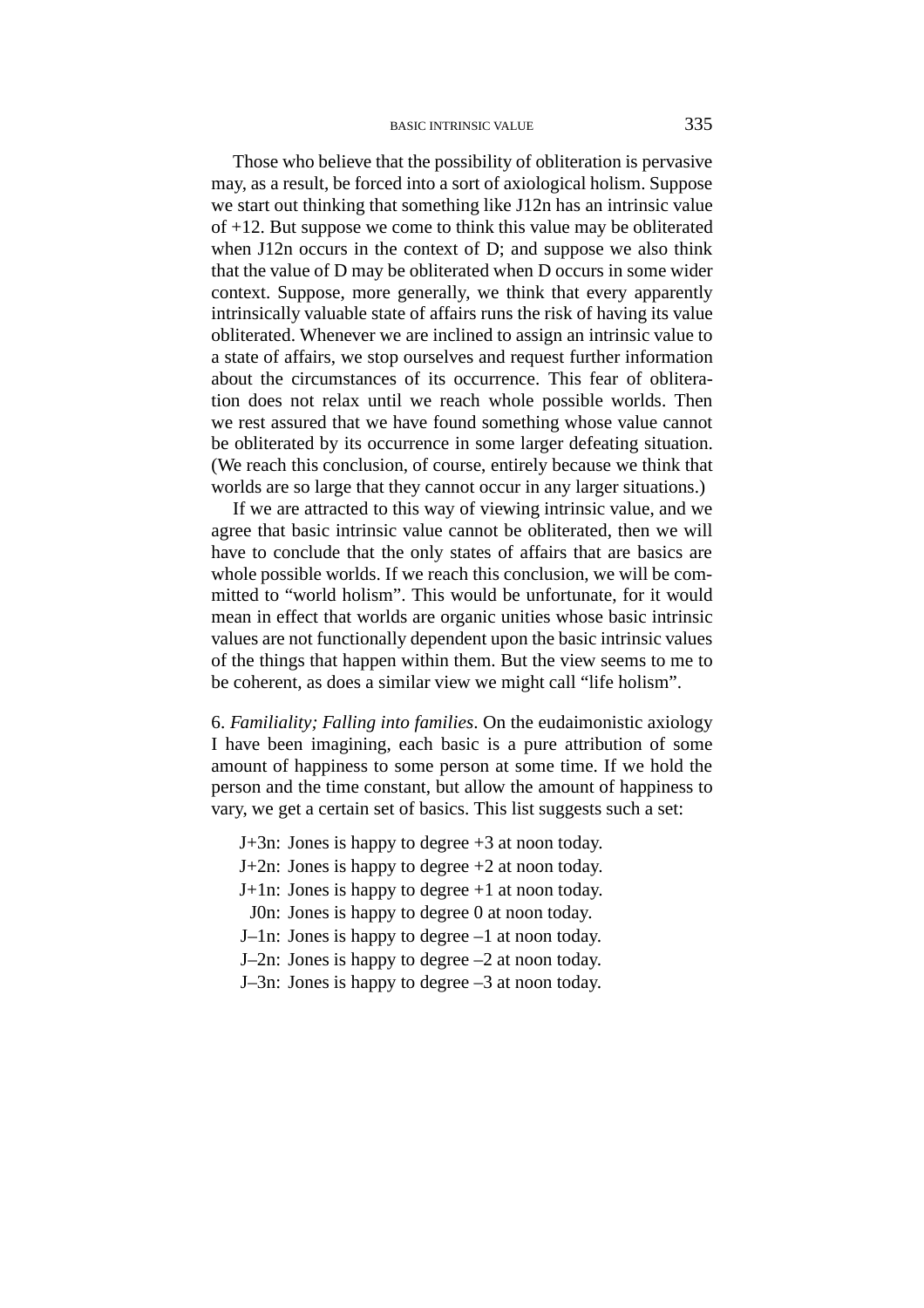Consider the set containing these and other states of affairs like them. Each of these is directly about Jones. Each is also directly about noon today. Each is directly about some degree of happiness, but they differ with respect to the precise amount of happiness attributed. Thus, if Jones exists at noon today, exactly one member of this set must be true. Let's use the term "Jones noon family" for the set containing all of these plus the state of affairs *Jones does not exist at noon today* (which I am not counting as a basic intrinsic value state, even though I am assuming that it is a member of the family). Now we can say: exactly one member of the Jones noon family must be  $true<sup>.21</sup>$ 

Since the basics on each axiology are pure attributions of whatever is asserted by that axiology to be the fundamentally intrinsically good property, it follows that the basics selected by any axiology will have to fall into families such as this one. In general, suppose some axiology selects some relation, *x,n,t*|*Rx,n,t*, as the source of all intrinsic value; suppose this relation relates a person, x, to a number, n, and a time, t. Then, for any selected pair of person, S, and time, t, there will be an S,t-family. The members of that family will be all the basics about S and t, differing only in the precise amount of R that they attribute to S at t (plus *S does not exist at t*). Exactly one member of this family must be true.

We can then make a general statement about basic intrinsic value states: they fall into families. In some cases, admittedly, the families might be fairly degenerate.

Facts about families may shed some light on the concept of "isolation". In a number of places, Moore claimed that the intrinsic value of a thing is the amount of value it would have "in isolation".<sup>22</sup> Moore's remark is suggestive, but problematic. It becomes even more problematic if we assume (as I do) that the fundamental bearers of intrinsic value are states of affairs. What could be meant by saying that some state of affairs exists "in isolation"?<sup>23</sup>

Many traditional axiologies yield families that are logically independent. In the case of any such axiology, if p is a member of one family, and q is a member of another family, then p and q are logically independent. There are worlds where both are true, worlds with neither true; and yet others with one but not the other.  $24$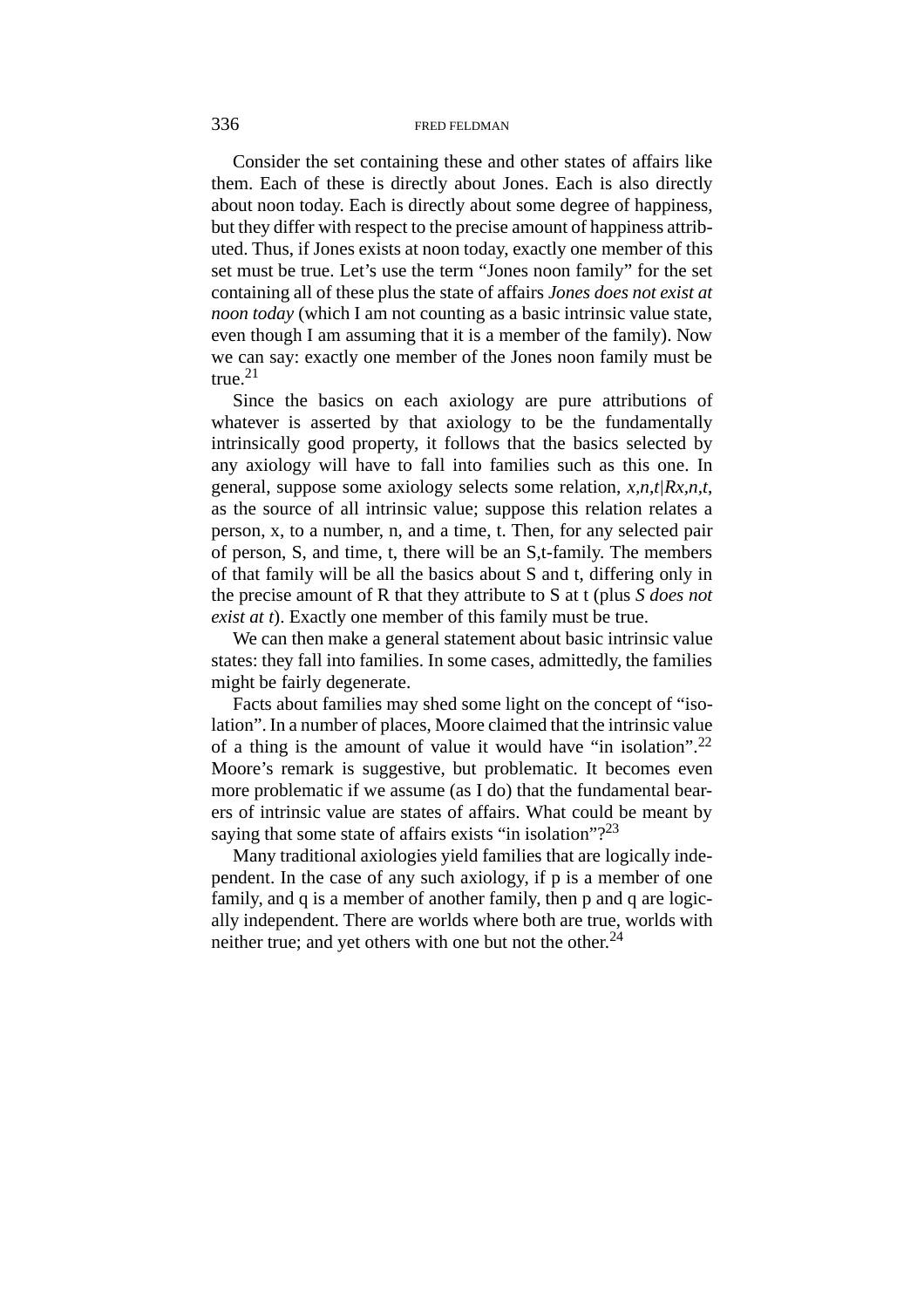This fact about simple axiologies suggests a possible interpretation of Moore's isolation thesis. Let us confine our attention to axiologies according to which every basic is such that there is some possible world in which it is the sole true basic. On these axiologies, if p is a basic and true at w, then no other member of its family is true at w. Furthermore, (in the case of simple axiologies) each basic is such that it's possible for it to be true even though no extrafamilial basic is true. Therefore, in these cases, there is a world at which no other basic is true.

Let us say that if p is a basic, and w is a world at which p is the only true basic, then p is *basically isolated* at w. I have argued that for many basics, there is a world at which it is basically isolated. A restricted version of the isolation thesis may now be stated: if p is a basic, and there is a world at which it is basically isolated, then  $IV(p)$  is equal to the intrinsic value of any world at which  $p$  is basically isolated.

Of course this won't work for axiologies that permit basics to entail basics in other families.

#### 4. SOLUTIONS TO PUZZLES

At the outset I mentioned some puzzles and I claimed that the appeal to basics might be useful for their solution. Let us briefly review the proposed solutions.

i. The first puzzle concerned a contradiction into which we may fall when we try to state an axiological theory. If we try to formulate the simplest sort of hedonism, we may be inclined to say, for example, that (i) hedonic (doloric) states are the only intrinsic goods (bads); and (ii) a world or other complex thing is intrinsically good (bad) iff it contains more (less) pleasure than pain. As I pointed out in Section 1, this is a contradiction.

I propose that we make use of basics in our statement of any axiological theory. Thus, for example, if we want to formulate a simple form of eudaimonism, we should start out by identifying the things that are basic intrinsic value states on that axiology. We might say that a *basic eudaimonistic state* is any pure attribution of happiness, something like: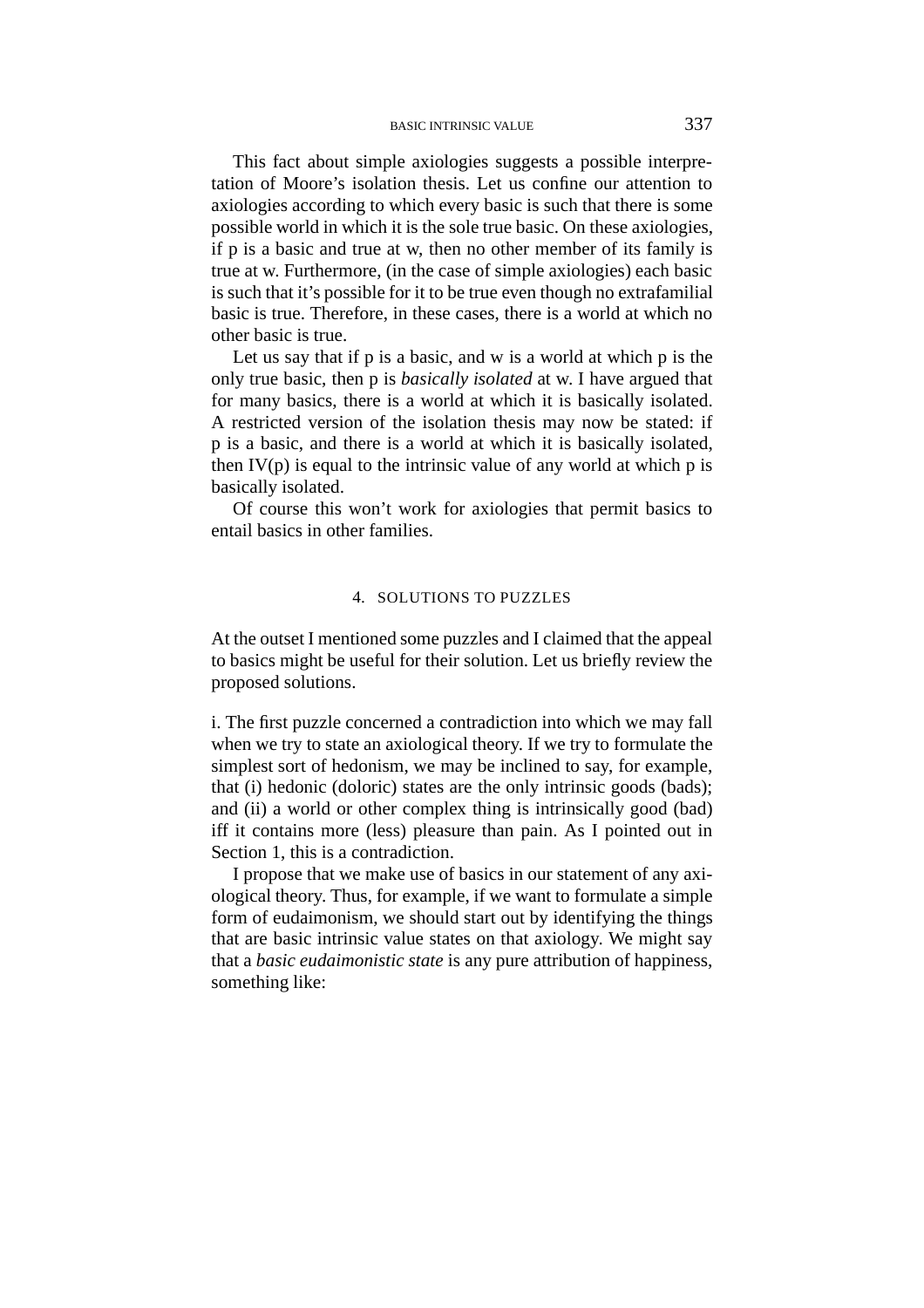J12n: Jones is happy to degree +12 at noon today.

And then we could say that on our eudaimonistic axiology, the basic intrinsic value states are all and only these basic eudaimonistic states. We could go on to say that the intrinsic value of each such thing is equal to the precise amount of happiness attributed. Thus,  $IV(J12n) = +12.$ 

Then we could say that the intrinsic value of a world, life, or total consequence is equal to the sum of the intrinsic values of the basics that are true within it.<sup>25</sup> Thus, on this axiology, J12n will inevitably contribute exactly +12 units of intrinsic value to any world at which it occurs. Given this way of calculating the intrinsic value of a world, we can conclude by saying that a world, life, or total consequence is intrinsically good (bad) if its intrinsic value is greater (less) than zero. If we proceed in this way, our formulation will not be internally inconsistent.<sup>26</sup>

Suppose we prefer a much more complex axiology, such as the one Moore presented in the final chapter of *Principia Ethica*. Moore did not endorse anything simple, like hedonism or eudaimonism. Rather, he said that some of the "great intrinsic goods" are things such as "the love of beauty" and "the hatred of evil". Moore's discussion makes it clear that each of these is in fact a very complicated type of state of affairs involving "proper appreciation", knowledge, and the actual existence of the appreciated object. What then are the basics?

As I see it, one part of Moore's view is that something such as this is a basic intrinsic value state:

LB: Jones taking aesthetic pleasure of intensity +10 in the beautiful qualities, F1, F2, F3, etc. of object A at noon today while knowing that object A in fact exists and has F1, F2, F3, etc., and that these are beautiful qualities.

LB is an instance of "the love of beauty". It is intended to be a pure attribution of a complex relation: *x,n,K,y,t*|*x taking aesthetic pleasure of intensity n in the beautiful qualities in set K of object y at time t while knowing that y in fact exists and has the members of K and that the members of K are beautiful qualities*. The intrinsic value of LB might be thought to depend upon the intensity of the aesthetic pleasure taken. If we wanted to capture some other thoughts Moore suggests, we could consider a slightly more complex vari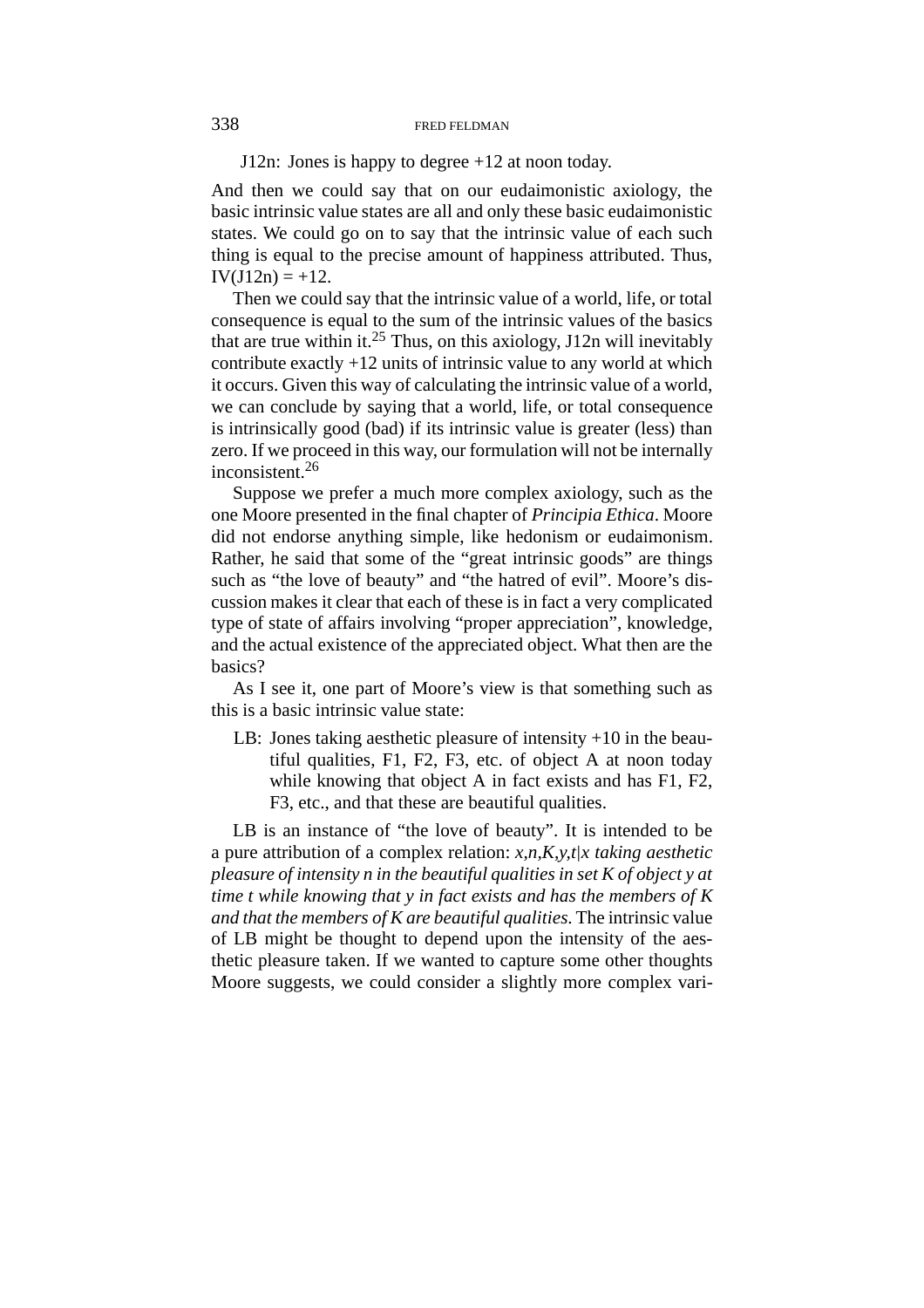ant in which there are places for numbers indicating the extent to which the object has the beautiful properties, and perhaps even more.

Note that LB has many "proper parts", states of affairs that it entails but which do not entail it. Some examples are:

JP: Jones taking pleasure of intensity +10.

JKA: Jones knowing that object A exists.

None of these is a basic intrinsic value state on the Moorean axiology. None of these has any basic intrinsic value and it is not clear that any of them has any determinate (regular) intrinsic value. Similar comments apply to all the other proper parts of LB. Thus, the intrinsic value of LB is not determined by performing some mathematical operation such as addition on the intrinsic values of its parts. When those basically worthless parts come together, something of great value emerges. Perhaps this gives some sense to Moore's insistence that the great intrinsic goods are all organic unities.<sup>27</sup>

As an example of a case of "hatred of evil", we could consider:

HE: Jones experiencing hatred of intensity +10 in the vicious qualities, V1, V2, V3, etc. of person Z at noon today while knowing that person Z in fact exists and has V1, V2, V3, etc., and that these are vicious qualities.

To complete the statement of a Moorean axiology, we would have to identify all the main sorts of basic intrinsic value states, and we would have to provide principles specifying, for each type, the basic intrinsic value of states of that type. Then we could say that the intrinsic value of a life, a total consequence, or a world is a simple function of the intrinsic values of the basics true therein. Again, if this were done carefully, it would be internally consistent and true to the spirit of Moorean axiology.

Thomas Hurka has recently discussed a type of axiological theory that involves a sort of "embedding", or recursion. On one theory of that sort, we could start by saying that pure attributions of pleasure are intrinsically good basics. Then we could say that knowledge of something intrinsically good is also intrinsically good. Now consider this sequence:

1. S1 feeling pleasure of intensity +10 at noon.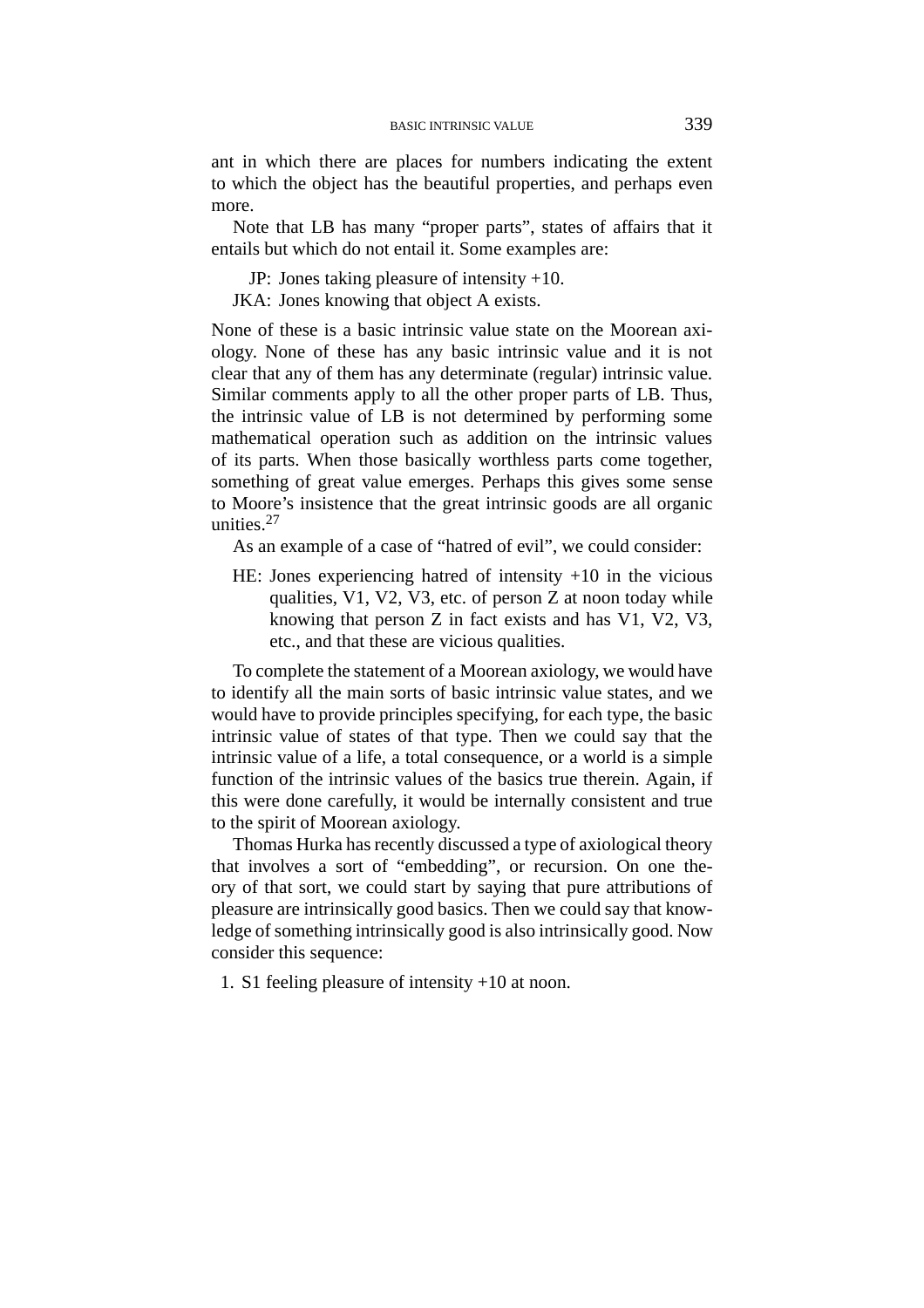- 2. S2 knowing that S1 feels pleasure of intensity +10 at noon.
- 3. S3 knowing that S2 knows that S1 feels pleasure of intensity  $+10$  at noon.
- 4. S3 knowing that S1 feels pleasure of intensity +10 at noon.

On the imagined axiology, each of these would be a basic intrinsic value state and each would independently contribute some intrinsic value to any world in which it is true. Assuming that each has a basic intrinsic value of  $+10$ , we might want to say that if these four are the only basics true at a world, then the value of that world is +40.

Thus, though (3) "guarantees" forty units of intrinsic value, I have assigned it a basic intrinsic value of just  $+10$ . (3)'s guarantee is of course fulfilled; if  $(3)$  is true, then so are  $(1)$  and  $(2)$  and  $(4)$ . Since each of these others is also a basic on this axiology, each of them will contribute ten more points to the value of the world.

I prefer to give  $(3)$  a basic value of just  $+10$  rather than  $+40$ . One reason for this is that I want to appeal to (3)'s basic intrinsic value when I calculate the value of the life of S3. As I see it, anyone endorsing this axiology would want to say that the value of S3's life should be increased by just 10 points as a result of (3)'s truth. Even though the truth of (3) guarantees 40 units of value, to increase the value of S3's life by 40 points would be excessive. S3's life is only 10 points better as a result of the truth of (3). So I say that  $\text{BIV}(3) =$  $+10$ . Then the value of the world comes out right, as does the value of each of the lives.

ii. The second puzzle concerns the concept of instrumental value. Clearly, we cannot say that the instrumental value of a state of affairs is equal to the sum of the regular intrinsic values of all the things it causes. To do so would invite double counting in cases such as the case involving Bob who reads a delightful book. Recall this state of affairs:

B: Bob reads at 9:00PM on Monday evening.

I imagined a case in which B makes Bob happy to degree +10 while he reads, and sits in his easy chair, and wears his eyeglasses. In this case, B has many consequences, including the following: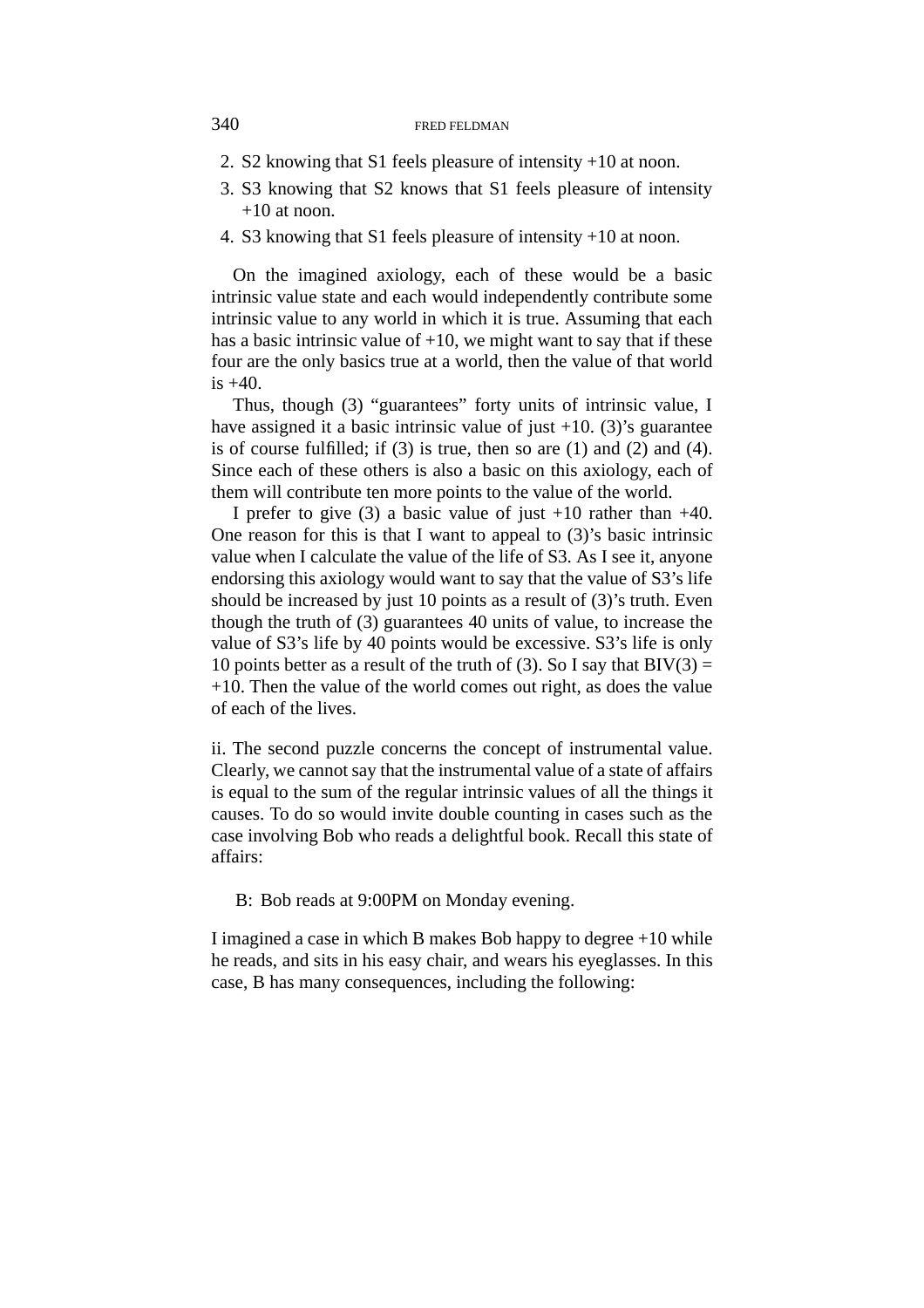- C1: Bob being happy to degree  $+10$  at 9:00PM on Monday evening.
- C2: Bob being happy while reading.
- C3: Someone being happy to degree +10.
- C4: The man in Bob's easy chair being happy to degree +10.
- C5: Bob being happy at least to degree +9.
- C6: Bob being happy to degree +10 while sitting in his easy chair and wearing his eyeglasses at 9:00PM on Monday evening.
- C7: Either Bob being happy to degree +10 or Babe being happy to degree  $+15$ .

Since each of these is a consequence of B, and each seems to have some positive (regular) intrinsic value, the simple aggregative principle yields an incorrectly high estimate of the instrumental value of B.

As a first step toward a solution, I propose:

# **EV3: The instrumental value of a state of affairs, P, at a world, w, is the sum of the intrinsic values of all the basic intrinsic value states, Q, such that P causes Q at w.**

Again assuming a simple sort of eudaimonism, EV3 implies (much more plausibly) that the instrumental value of B is  $+10$ .

Some philosophers think that a state of affairs gets a boost in instrumental value if it *prevents evil*. Thus, we might say that it's instrumentally good to get your cavities filled since this prevents the unhappiness you would experience if you left them unfilled. EV3 makes no provision for such preventive instrumental value. It is easy enough to incorporate this idea. We do it in two steps as follows:

First we introduce the notion of "preventive value". To find the preventive value of a state of affairs, P, first consider all the states of affairs it prevents; then locate the basic intrinsic value states among these; then find the sum of their intrinsic values. Since it's good to prevent evil, but bad to prevent good, the preventive value is equal in amount but opposite in sign to the sum of the intrinsic values of the basics prevented. So if some state of affairs prevents basics whose intrinsic values sum to  $-10$ , then that state of affairs has a preventive value of  $+10$ .

Now we can define instrumental value: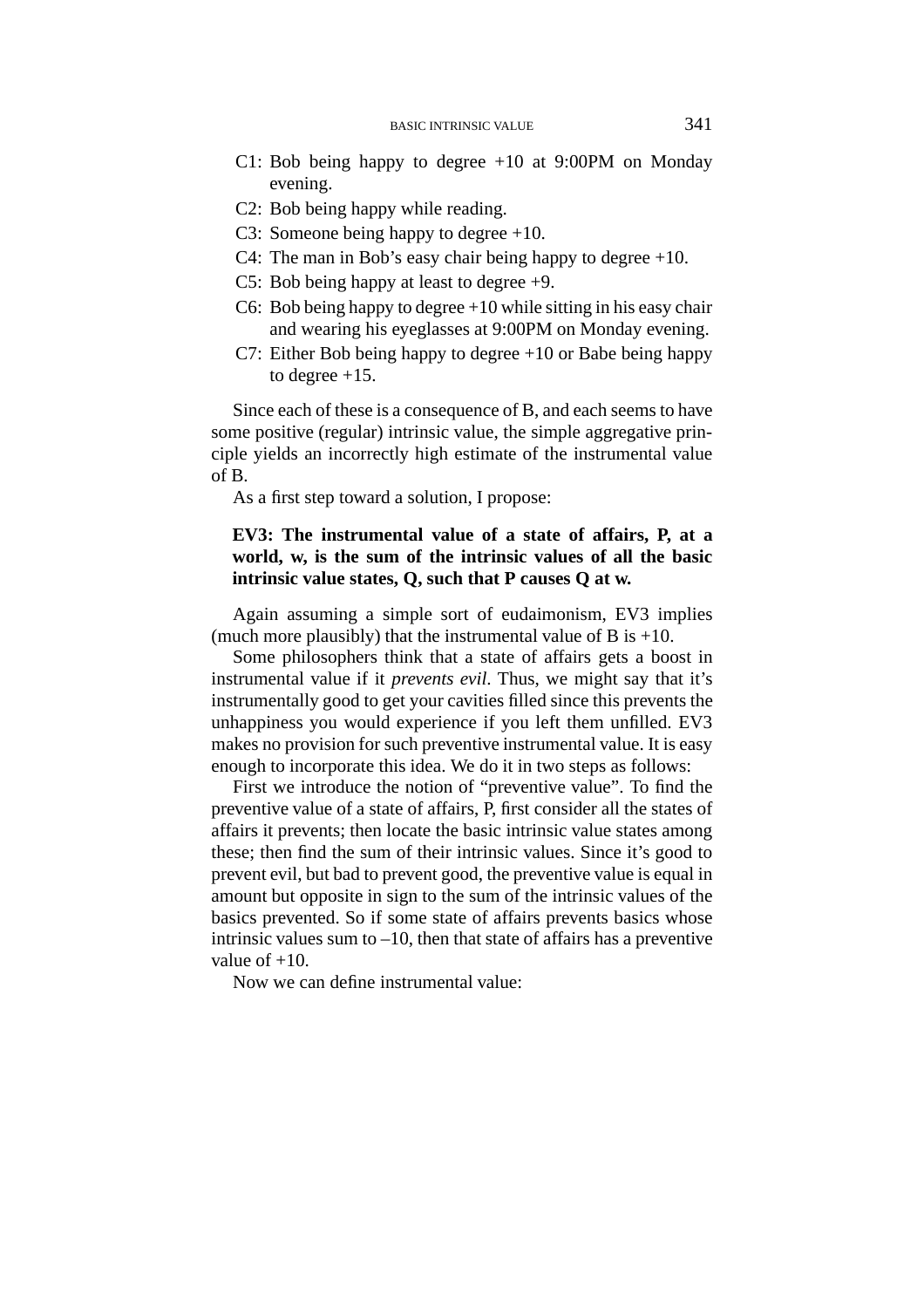**EV4: The instrumental value of a state of affairs, P, at a world, w, is the sum of the intrinsic values of all the basics, Q, such that P causes Q at w plus the preventive value of P at w.**<sup>28</sup>

iii. Our third puzzle concerned the calculation of the intrinsic values of complex things such as lives, total consequences, and possible worlds. Since I have incorporated aggregative principles into the formulation of the sample axiologies, it is not necessary to devote much attention to this puzzle. The solution is the same in all cases: the intrinsic value of a complex thing is in each of these cases equal to the sum of the intrinsic values of the basic intrinsic value states contained within.

I acknowledge that this leaves the intrinsic values of certain states of affairs undefined. For example, consider disjunctions such as:

Jv: Jones being happy to degree +12 at t1 or Jones being happy to degree  $+10$  at t2.

Even on the simplest sort of eudaimonism, Jv is neither a basic nor a world nor a life. Nothing I have said implies anything about its intrinsic value. So far as I can see, this is not a problem. Let its intrinsic value be undefined. If it is true and a part of the life of Jones at some world, then either its first disjunct or its second disjunct or both will also be included in Jones' life at that world. One or both of those basics will, therefore contribute its full value to the value of the life and the world. Thus, the axiological significance of the disjunction is entirely accounted for by the basic intrinsic value states that make it true.

#### ACKNOWLEDGEMENT

I have benefitted enormously from the generous critical comments of many teachers, students, friends and colleagues. Among these are Eva Bodanszky, Ben Bradley, Phil Bricker, Roderick Chisholm, Earl Conee, Ish Haji, Shelly Kagan, Owen McLeod, Ned Markosian, Ted Sider and Michael Zimmerman. Some of the ideas are developed from written work (cited below in the references) of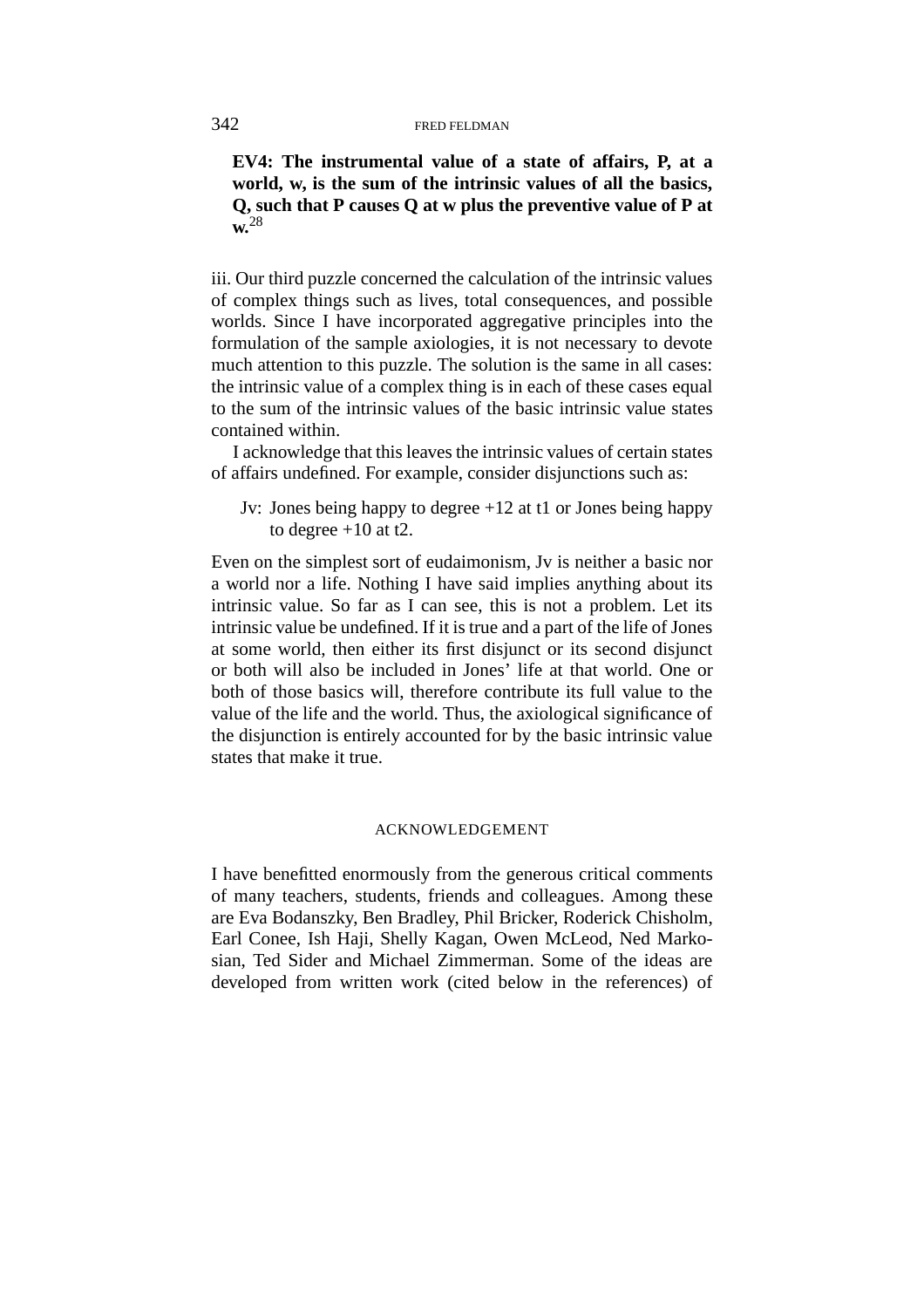Roderick Chisholm, Gilbert Harman, Thomas Hurka, and Warren Quinn.

I acknowledge that I have not incorporated every suggestion that I have received. Nevertheless, I am grateful for them all.

I have presented various bits of this paper in seminars and talks over a period of many years. Many participants in those discussions provided useful insight and challenge. Although I cannot now cite them individually, I am grateful to them all.

#### **NOTES**

<sup>1</sup> Roderick Chisholm, *Brentano and Intrinsic Value*, 74.

<sup>2</sup> Richard Brandt, 'Hedonism', 432.

<sup>3</sup> See, for example, *Republic* 357; *Nicomachean Ethics*, 1096b13.

<sup>4</sup> G. E. Moore, *Principia Ethica*, 22.

<sup>5</sup> C. I. Lewis, *An Analysis of Knowledge and Valuation*, 385.

<sup>6</sup> Gilbert Harman, 'Toward a Theory of Intrinsic Value', 796.

<sup>7</sup> In Section 4 below, I discuss some further difficulties with this account of instrumental value and I sketch a way of dealing with some of them.

<sup>8</sup> In my *Doing the Best We Can* I present a normative theory according to which what we ought to do depends upon what happens in the "best accessible worlds". Clearly, this view makes essential use of the idea that worlds can be evaluated in terms of intrinsic value.

<sup>9</sup> Some problems remain. If we assume that the temporal indicators refer to *instants* of time, and that there are infinitely many of these, each of which is unextended in time, we will run into trouble. Since even a short period of happiness will presumably involve happiness at infinitely many of these instants, it will be hard to find the sum of the values of these things. Perhaps a better approach involves the notion that time can be exhaustively broken down into a finite number of non-overlapping brief segments. The temporal indicators may then be taken to refer to these tiny intervals.

<sup>10</sup> See, for example, Chisholm's 'The Intrinsic Value in Disjunctive States of Affairs' and Quinn's 'Theories of Intrinsic Value'.

<sup>11</sup> Throughout this paper I often have in mind things that Gilbert Harman said in his 1967 paper 'Toward a Theory of Intrinsic Value'. I have to admit that I don't fully understand every detail of his argument. Nevertheless, he comes to the conclusion that we should recognize basics, and he seems to make use of some considerations that are at least similar to things I will say.

<sup>12</sup> Harman, 'Toward a Theory of Intrinsic Value', 798.

<sup>13</sup> Harman, op. cit., 799.

<sup>14</sup> In Section 16 of *Principia Ethica*, Moore seems to be discussing this principle, though he speaks of the "universal truth" of judgments of intrinsic value. Later in 'The Conception of Intrinsic Value' he again seems to endorse a version of the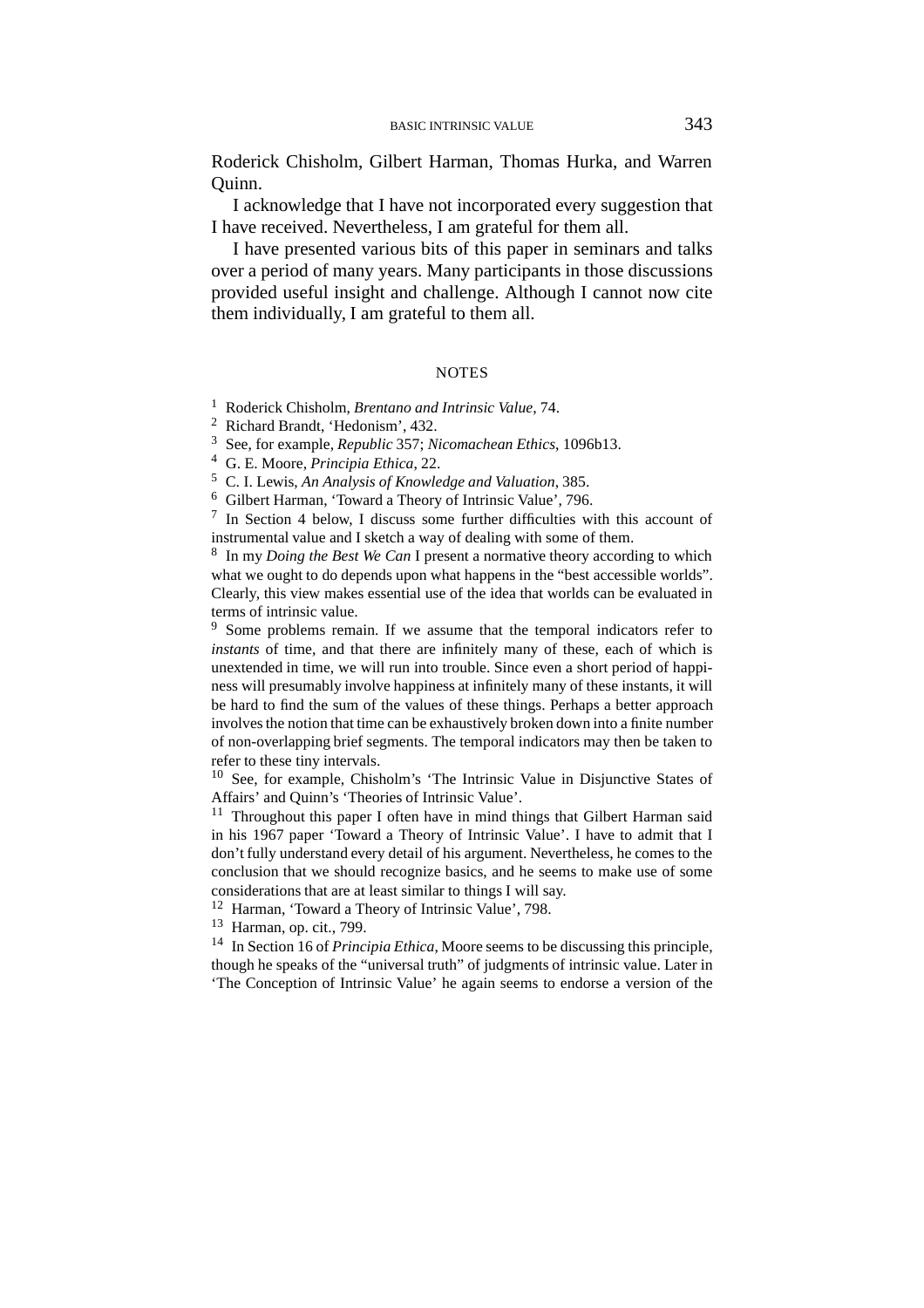necessity principle when he says (260–261) that it is *impossible* for one and the same thing to have a certain value at one time or in one set of circumstances, but not at another time or in another set of circumstances. This is complicated by the fact that he seems also to be assuming that nothing can change its intrinsic nature. <sup>15</sup> A variety of suggestions have been made. Here are three: (a) the intrinsic value of a state of affairs such as someone is happy is equal to the intrinsic value of least good basic that could make it true; (b) such things have vague intrinsic values; they are good, but they do not have any precise amount of goodness – perhaps the value of such a thing can be represented as a range between worst and best basic that could make it true; (c) such things have, as their intrinsic values, the average intrinsic value of basics that make it true. Some of these have been discussed in the literature. None of them seems particularly plausible to me.

<sup>16</sup> Zimmerman presented the outline of this idea in his 'Evaluatively Incomplete States of Affairs' back in 1983. He discusses it further in his forthcoming 'Virtual Intrinsic Value'.

<sup>17</sup> For an argument against this idea, see Chisholm, *Brentano and Intrinsic Value*, 81–82.

<sup>18</sup> Thomas Hurka discusses two conceptions of defeat in his very insightful paper, 'Two Kinds of Organic Unity'.

<sup>19</sup> Chisholm seems to see things in this way in his Presidential Address, 'The Defeat of Good and Evil'. I inadvertently suggested that I endorse it in my 'Adjusting Utility for Justice'.

<sup>20</sup> Here, I am speaking loosely. In many cases there is no world that differs only with respect to one selected state of affairs.

 $21$  I first encountered the idea that basic intrinsic value states fall into families in Warren Quinn's, 'Theories of Intrinsic Value'. Quite a bit of what I say in this paper is influenced by Quinn.

<sup>22</sup> Moore, *Principia Ethica*, 91.

<sup>23</sup> For a perceptive discussion of problems about the isolation test, see Eva Bodanszky and Earl Conee, 'Isolating Intrinsic Value'.

 $24$  On more complex axiologies, this may sometimes fail. Sometimes a member of one family will stand in a logical relation to a member of another. Thus, for example, we can consider an axiology according to which pleasure and knowledge are both intrinsically good. Then consider this pair:

J10: Jones is pleased to degree +10 at t.

SK10: Smith knows that Jones is pleased to degree +10 at t.

We might want to say that each of these is intrinsically good; they are members of distinct families, and SK10 entails J10. Thomas Hurka discusses this sort of axiology in detail in his 'Virtue as Loving the Good' as well as in his forthcoming *Virtue and Vice: A Perfectionist Account*.

 $25$  Note that we do not say that the value of a world depends upon what basics *exist* within it; that would yield an incorrect number. Since basics are abstract entities, each of them exists at each world. Rather, we say that it depends upon what basics are *true* within it.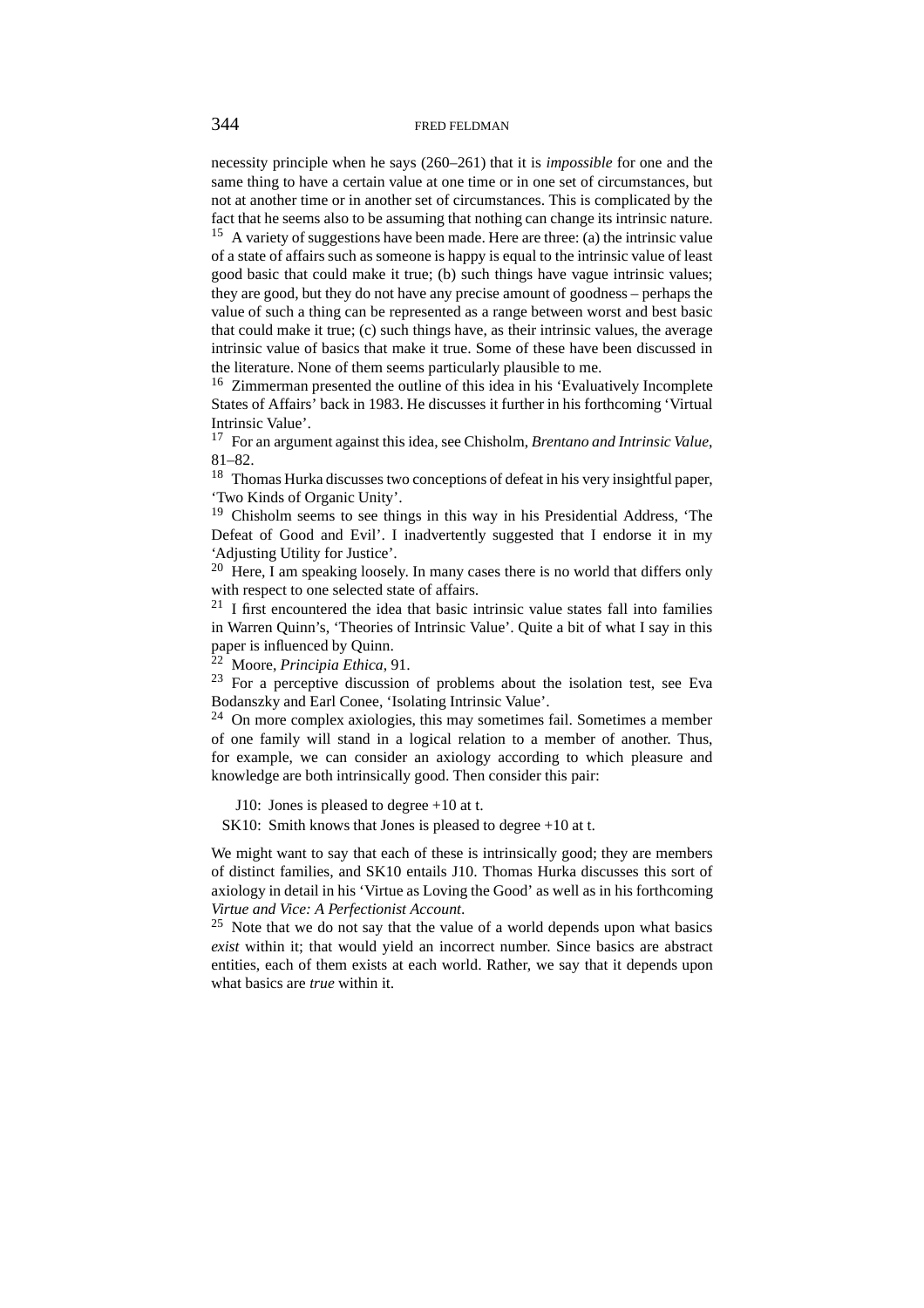<sup>26</sup> Although it may have other problems involving the need to find the sum of an infinite number of addends. It may also have some problems due to the fact that the substance of the axiology is somewhat naive.

 $27$  I do not offer this remark as a general characterization of organic unities.

 $28$  I have benefitted from discussions on this topic with Ben Bradley. See his doctoral dissertation, *Species of Goodness*, University of Massachusetts, Fall, 1998.

#### REFERENCES

Aristotle, *Nicomachean Ethics*.

- Bodanszky, E. and Conee, E. (1981), 'Isolating Intrinsic Value', *Analysis* 41, 51– 53.
- Bradley, B. (1998), *Species of Goodness*, University of Massachusetts.
- Brandt, R. (1967), 'Hedonism', in P. Edwards (ed.), *The Encyclopedia of Philosophy*, vol. 4, New York: Macmillan Publishing Co. & The Free Press), pp. 432–435.
- Chisholm, R. (1986), *Brentano and Intrinsic Value*, Cambridge: Cambridge University Press.
- Chisholm, R. (1968), 'The Defeat of Good and Evil', Presidential Address delivered before the Sixty-fifth Annual Meeting of the Eastern Division of the American Philosophical Association in Washington, D.C. December 27–30, 1968. *Preceedings and Addresses of The American Philosophical Association* Volume XLII – 1968–69, pp. 21–38.
- Chisholm, R. (1975), 'The Intrinsic Value in Disjunctive States of Affairs', *Nous* 9, 295–308.
- Feldman, F. (1978), *Introductory Ethics*, Englewood Cliffs: Prentice-Hall, Inc.
- Feldman, F. (1986), *Doing the Best We Can: An Essay in Informal Deontic Logic*, Dordrecht: Reidel.
- Harman, G. (1967), 'Toward a Theory of Intrinsic Value', it The Journal of Philosophy 64, 792–804.
- Hurka, T., *Virtue and Vice: A Perfectionist Account*.
- Hurka, T. (1998), 'Two Kinds of Organic Unity', presented at Twenty-first Annual Symposium in Philosophy at the University of North Carolina at Greensboro, April 3–5, 1998. Forthcoming in *The Journal of Ethics*.
- Lewis, C.I. (1946), *An Analysis of Knowlege and Valuation*, LaSalle, Illinois: Open Court Publishing Co.
- Moore, G.E. (1993), *Principia Ethica*, revised edition edited and with an introduction by Thomas Baldwin, Cambridge: Cambridge University Press.
- Moore, G.E. (1922), 'The Conception of Intrinsic Value', in *Philosophical Studies* London: Routledge & Kegan Paul, pp. 253–275.
- Plato, *Republic.*
- Quinn, W. (1974), 'Theories of Intrinsic Value', *American Philosophical Quarterly* 11(2), 123–132.